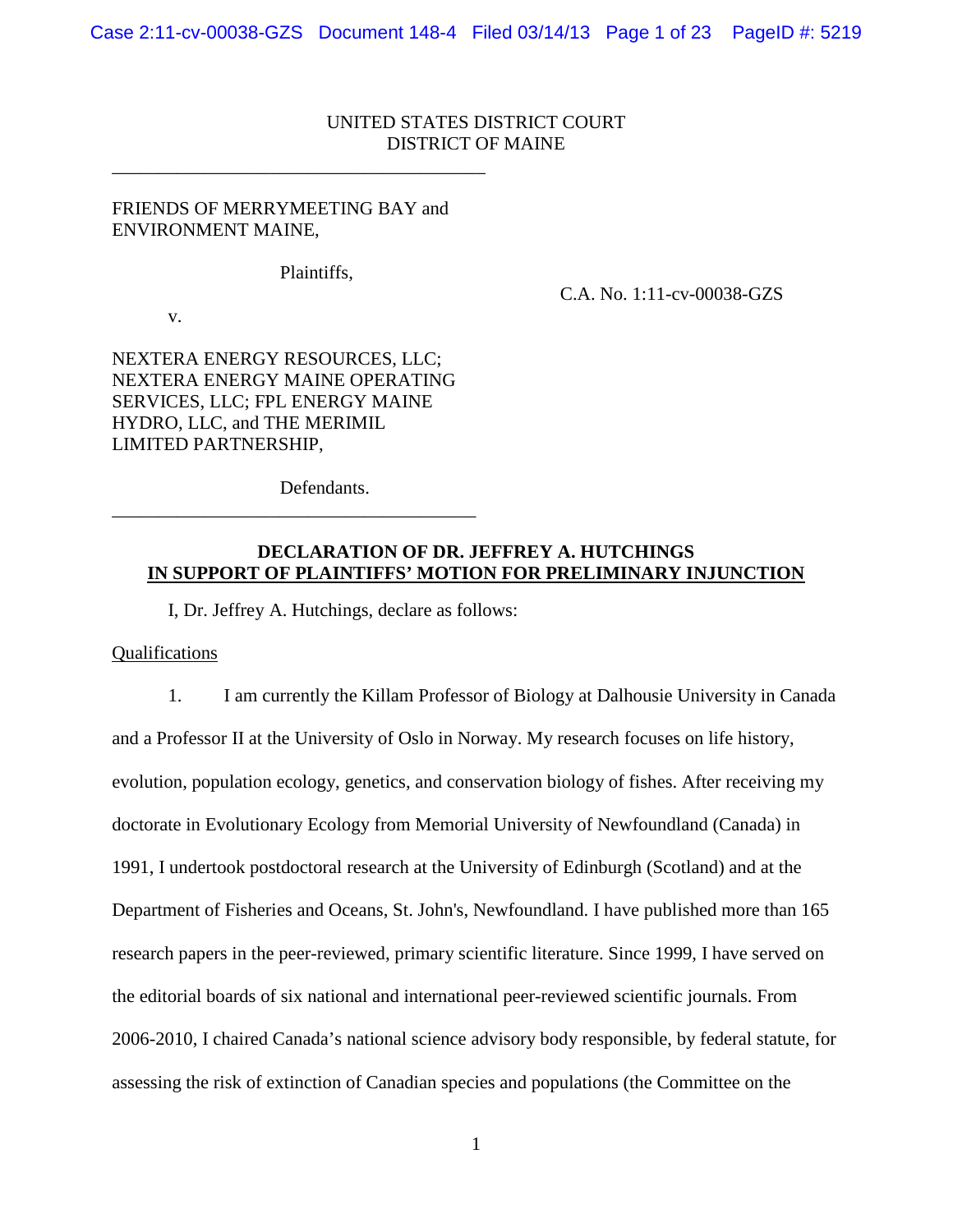Status of Endangered Wildlife in Canada, COSEWIC). I am President of the 1000-member Canadian Society for Ecology and Evolution (2012-2013). And, from 2009 to 2012, I chaired a Royal Society of Canada expert panel studying the effects of climate change, fisheries, and aquaculture on Canadian marine biodiversity, including Atlantic salmon.

2. The Atlantic salmon is a species I have studied for thirty-one years, beginning with research in Newfoundland in 1982. My experiences working on scientific issues pertaining to the conservation biology of Atlantic salmon include the following: I was an invited speaker at the inaugural *International Conference on Interactions Between Wild and Cultured Atlantic Salmon* held in Loen, Norway, in April, 1990. Since 1995, I have been regularly invited by the Canadian Department of Fisheries & Oceans (DFO) to serve as a reviewer of stock assessments for Atlantic salmon in the Maritimes and Newfoundland. In 1996, I was a Canadian member of the Canada/U.S. Genetics Subgroup of the *Scientific Working Group on Salmonid Introductions and Transfers*, formed by NASCO (North Atlantic Salmon Conservation Organization). In 1998, I served as a member of two DFO-sponsored, international review panels responsible for assessing the consequences of interactions between wild and cultured (farmed) Atlantic salmon and striped bass in Atlantic Canada. In 1998 and 2000, I served on two separate review panels responsible for evaluating the reasons for the decline of Atlantic salmon returning to North American rivers in the 1990s. From 2000 through 2012, I served on the arms-length-fromgovernment committee, COSEWIC (www.cosewic.gc.ca), responsible for assessing the risk of extinction of hundreds of at-risk Canadian species, including Canada's 16 Designatable Units of Atlantic salmon (these are directly analogous to the Distinct Population Segments identified under the U.S. Endangered Species Act). Since 2009, I have co-chaired an international working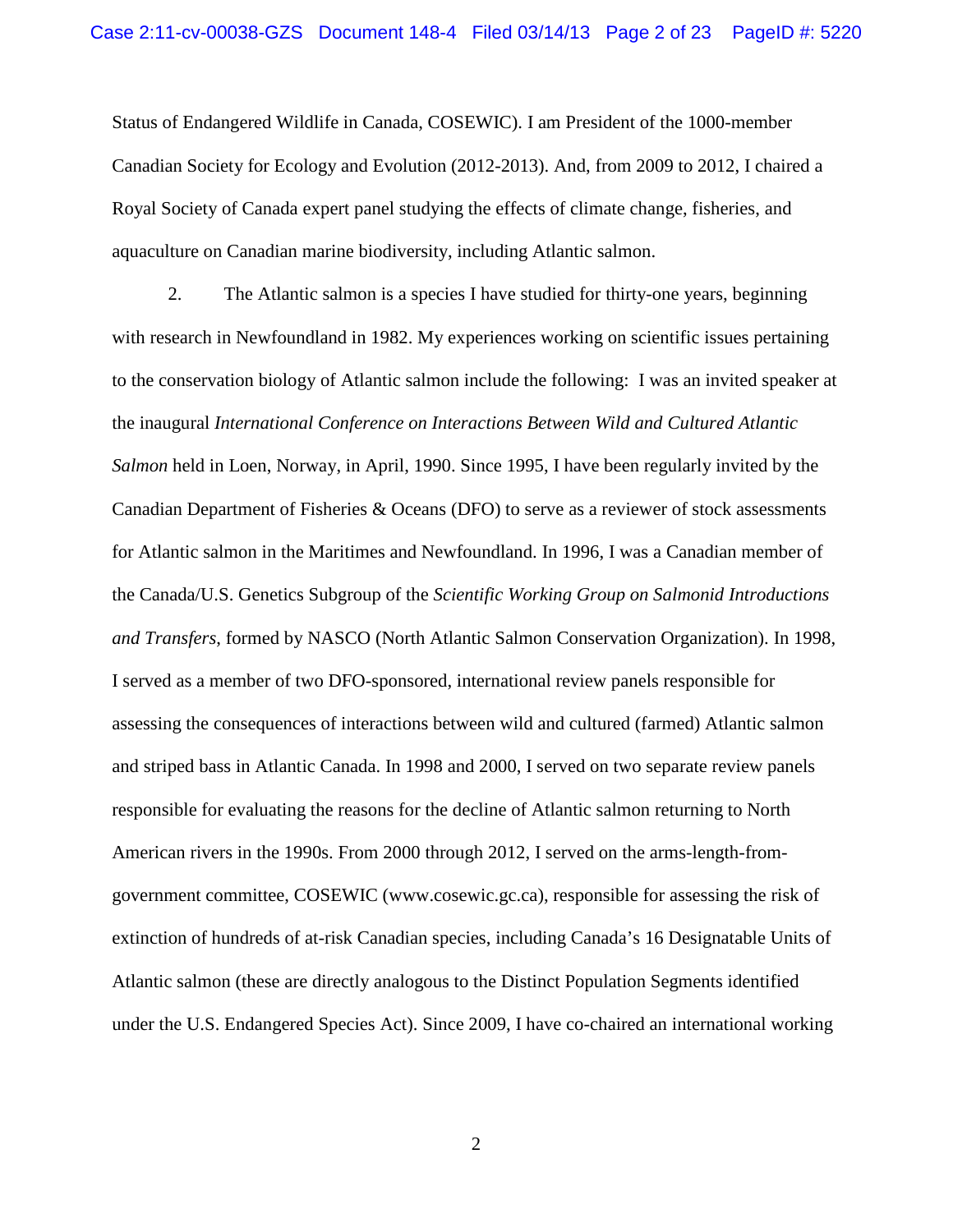group at UC Santa Barbara's National Center for Ecological Analysis and Synthesis on 'red flags' of species endangerment (see www.nceas.ucsb.edu/projects/12559).

3. Through the work and education described above, I have developed expertise in running population models for fish and other endangered species and in evaluating their prospects for recovery. More specifically, I am intimately familiar with the life cycle and life history of Atlantic salmon, and with the various issues relating to the causes of declining Atlantic salmon populations in North America and efforts to bring about their restoration. In a 2002 case, United States Public Interest Research Group v. Atlantic Salmon of Maine and Stolt Sea Farm, in the United States District Court in Maine, I was qualified to testify as an expert on subjects similar to the ones I am testifying about in this case. A current version of my *curriculum vitae* is attached as Exhibit A.

### Basis and Summary of Opinions

4. The opinions expressed in paragraphs 6-15, 17-18, and 28 below, and the bases for them, are a more condensed version of the opinions presented in the expert report I prepared for this case in January 2012 ("Hutchings Report" or "Report," a true and correct copy of which is attached as Exhibit B). The citations found in this declaration are to the materials listed in the references section of my Report (Ex. B at 16-18) or, in the case of more recent information obtained since my Report was written, to documents the Plaintiffs are submitting as exhibits.

- 5. In summary, it is my opinion that:
- Restoration of Atlantic salmon populations in both the Androscoggin and Kennebec Rivers of the Merrymeeting Bay SHRU is fundamentally important to the recovery of the Gulf of Maine Distinct Population Segment ("GOM DPS") of Atlantic salmon;
- Hatchery fish or eggs are necessary, though not sufficient, for the recovery of the Atlantic salmon populations of the Androscoggin and Kennebec Rivers, the Merrymeeting Bay SHRU, and, thus, the recovery of the GOM DPS;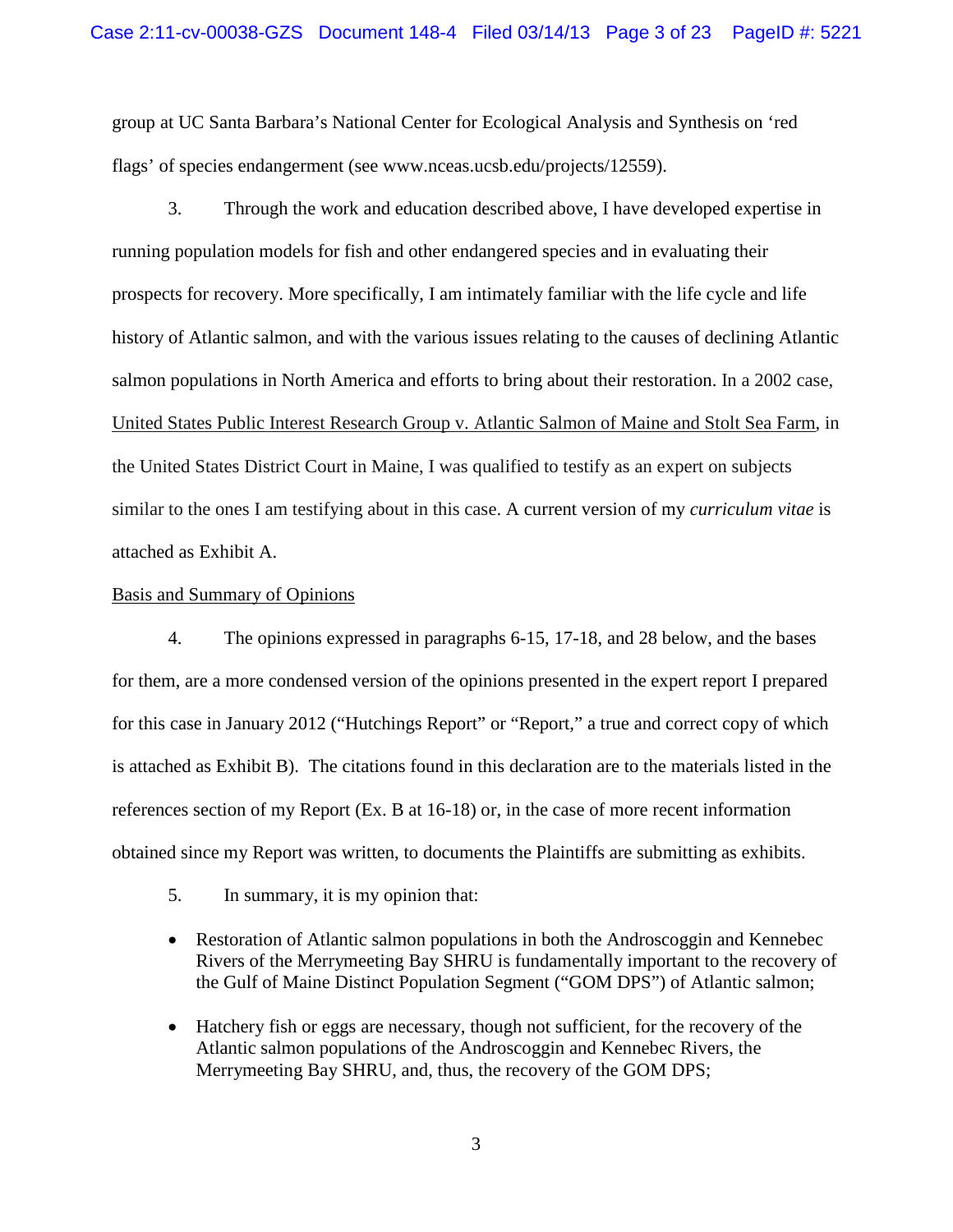- At current levels of smolt-to-adult death experienced by hatchery-origin smolts that pass by dams during their downstream migration in the GOM DPS, such a population would not increase in abundance and would never recover; both the presence of wildspawning adults and a reduction in dam-induced mortality are necessary for recovery of the species;
- The mortality experienced by all downstream migrating smolts (both wild- and hatchery-origin) and kelts attributable to dam facilities in the Merrymeeting Bay SHRU (including the four NextEra dams at issue in this case) is having an adverse impact on the survival and the prospects for recovery of the SHRU and, thus, of the GOM DPS as a whole;
- Given (a) the exceedingly low numbers of returning adults to the SHRU, most notably those of wild origin, and (b) the relatively high degree of genetic diversity expected to be represented in the 2013 class of downstream-migrating wild-origin smolts, it is my opinion that the loss of thousands of these migrating smolts – and particularly the loss of any of the small proportion of wild-origin smolts – in the spring of 2013 to turbine-induced mortality at NextEra's dams would have an adverse impact on recovery efforts in this SHRU.

# Importance of Androscoggin and Kennebec Rivers to Recovery and Persistence of the DPS

6. The Gulf of Maine Distinct Population Segment (GOM DPS) of Atlantic salmon

comprises all sea-run Atlantic salmon whose freshwater range occurs in the watersheds of the Androscoggin River northward along coastal Maine to the Dennys River (Fay et al. 2006). The decision by the Biological Review Team to include the Androscoggin and Kennebec Rivers in the DPS was based on genetic, life-history, and zoogeographic information (Fay et al. 2006). For species recovery purposes, the GOM DPS is partitioned into three Salmon Habitat Recovery Units, or SHRUs. I agree with the conclusion of the federal fisheries services that restoration of viable populations in all three of the 'recovery units' is necessary to both the survival and recovery of the DPS.

7. In my opinion, the restoration of Atlantic salmon populations in the Androscoggin and Kennebec Rivers, which primarily comprise the Merrymeeting Bay SHRU, is fundamentally important to the recovery of the Gulf of Maine DPS of Atlantic salmon. The Androscoggin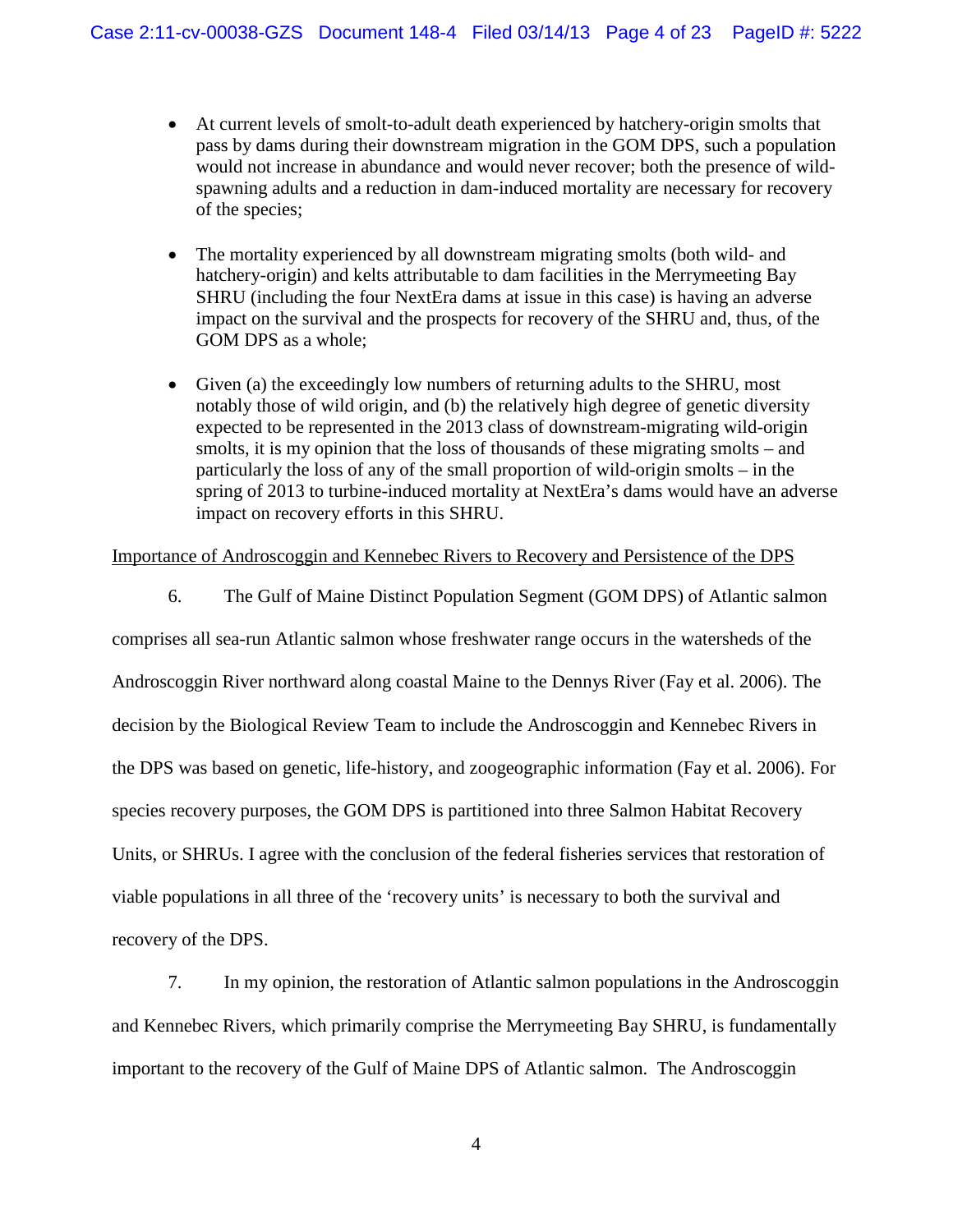River (266 km long) and Kennebec River (373 km long) are among the largest in the GOM DPS and are vital to the recovery and persistence of the DPS. It is well-established that large, complex river systems – such as the Androscoggin and Kennebec Rivers – are capable of supporting large salmon populations (Aas et al. 2011). Based on historical documents, such as those written by Atkins and Foster (1867, 1868), it is highly probable that the Androscoggin, Kennebec, and Penobscot Rivers each once supported adult salmon populations comprising at least 100,000 returning spawning adults.

8. It is also well established that, all else being equal, large populations are less vulnerable than small populations to extinction (*e.g.,* Shaffer 1981; Caughley 1994; Allendorf and Luikart 2007). The greater the number of individuals in a population, the less likely it is that the population will decrease (and the greater the chance that the population will persist) because of: (i) unpredictable environmental changes that similarly affect all individuals (termed 'environmental stochasticity'); (ii) unpredictable environmental changes that affect some but not all individuals (termed 'demographic stochasticity'); and (iii) unpredictable changes in genes and/or gene frequencies, which can lead to inbreeding and the fixation of harmful genes (termed 'genetic stochasticity') (Lande 1988, 1993). Large populations are also less likely to experience an 'Allee effect', which can lead to population decline. An Allee effect exists when population growth rate begins to decline, rather than increase, at a certain 'threshold' level of low abundance (Courchamp et al. 2008). All else being equal, large populations are less likely than small populations to decline to this threshold level of low abundance at which the Allee effect is expressed.

9. Large populations are also of fundamental importance to the recovery of the GOM DPS because of the contributions that large populations make to the persistence of small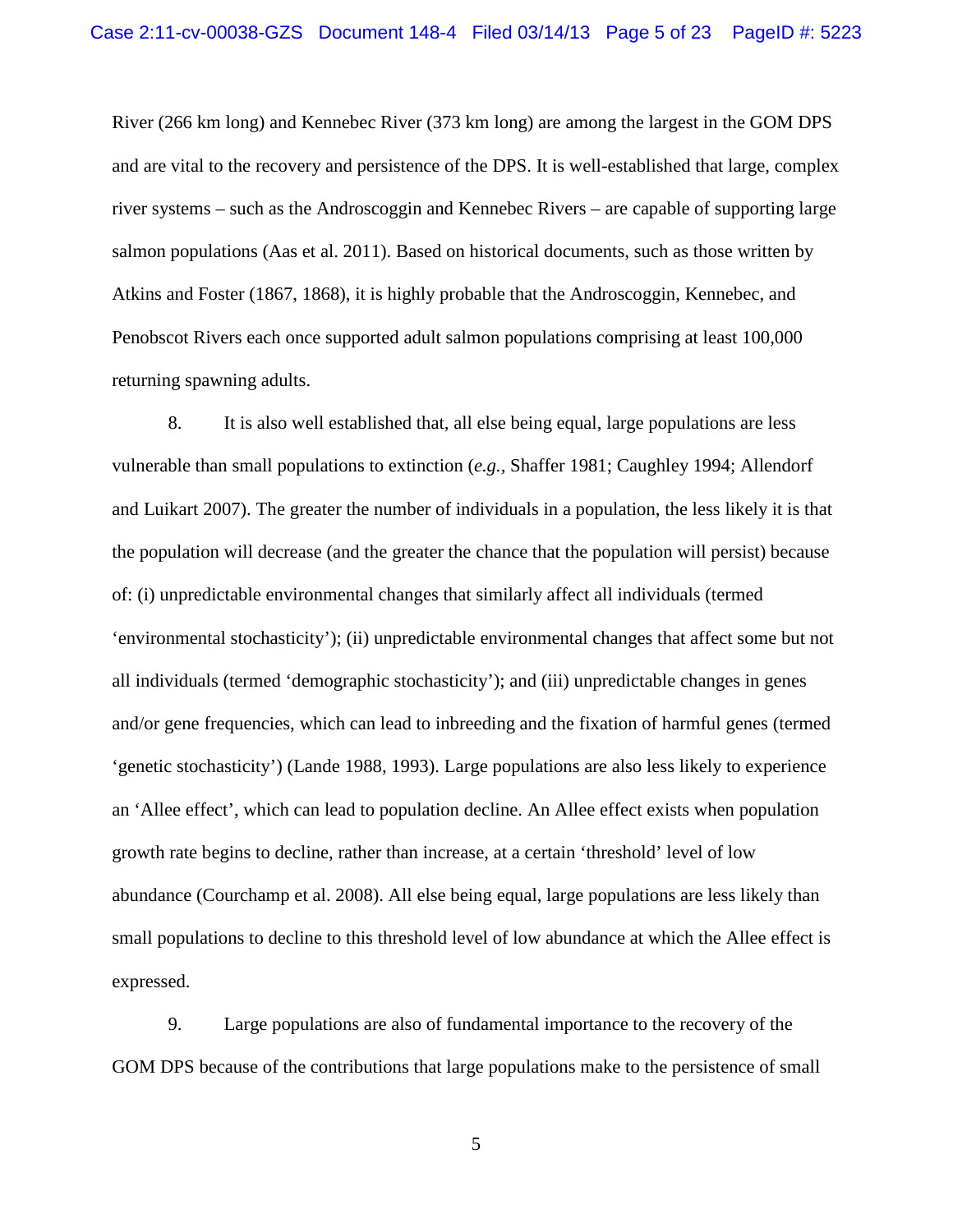populations, such as those that exist in the smaller rivers of the northern coastal part of the DPS. This is because of the 'straying' characteristic of salmon populations. That is, when adults return from the ocean to their natal rivers to spawn, 'errors' in migration can occur, and some adults (albeit a small percentage, estimated to be 1% for the GOM DPS; Baum 1997) end up spawning in rivers in which they were not born. This straying can be extremely important to the persistence of small salmon populations: the large salmon populations that can be produced by large rivers, such as the Androscoggin, Kennebec, and Penobscot Rivers of the GOM DPS, can provide a 'rescue effect' to small populations, thus increasing the chance that population groups, such as the GOM DPS, will persist through time.

10. In addition to their potential for producing large populations of salmon, the inclusion of the Androscoggin and Kennebec Rivers in the GOM DPS provides far greater potential for the ability of the DPS to adapt to future environmental change. This is because of the *increased diversity* that recovered salmon populations in the Merrymeeting Bay SHRU would provide to the DPS as a whole. Diversity is directly related to persistence. The more diverse and variable systems are, the more likely they will persist over time. From a biological perspective, high genetic diversity increases the likelihood of having or producing individuals with genes that will allow adaptation to environmental change, including alterations to habitat or biological community brought about by natural variation and human actions. The relevance of genetic diversity to the 2013 smolt migration in particular is discussed in paragraphs 31-33 below.

11. The federal fisheries agencies have proposed a minimum census abundance of 500 spawners of non-hatchery origin annually for each SHRU, to serve as a "benchmark to evaluate the population as either recovered or one that requires protection under the ESA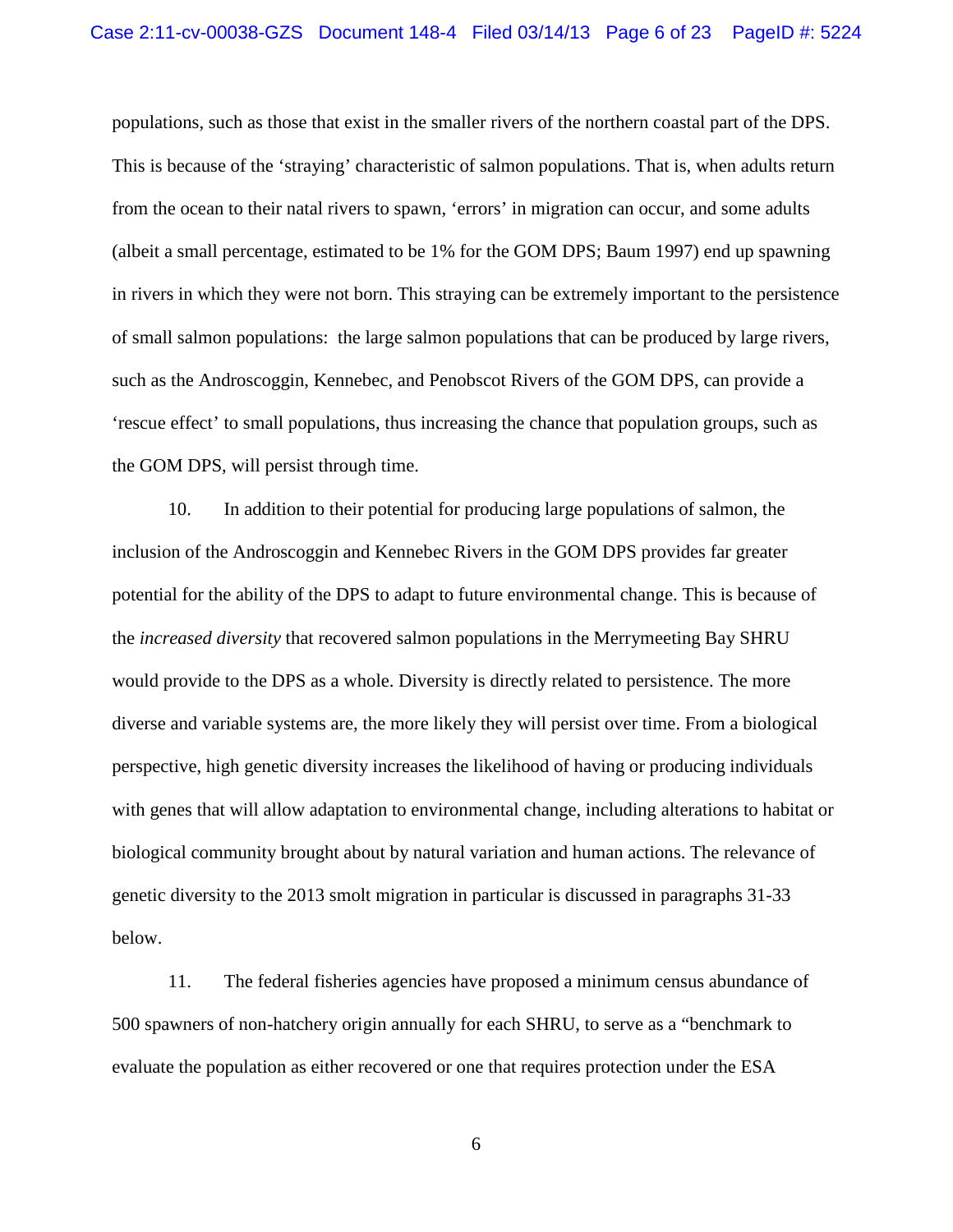[Endangered Species Act]" (NOAA 2009). As noted by NOAA (2009), this benchmark of 500 spawners is consistent with viability criteria established for endangered and threatened salmonid populations elsewhere in the U.S. (Cooney et al. 2007; NMFS 2009). It is worth noting, however, that this benchmark of 500 is less than 1% of the presumed historical spawning population sizes of at least 100,000 for *each* river within the SHRU.

12. It is important that the benchmark of 500 spawners be distributed among all rivers in the Merrymeeting Bay SHRU (*i.e*., not just the Kennebec) to ensure that the breadth of ecological and environmental conditions that each river's watershed contributes to the process of natural selection in salmon is maintained. It is necessary to maintain this breadth in order to generate the genetic and phenotypic variability within and among salmon populations that is necessary for the Merrymeeting Bay SHRU to contribute positively to the persistence of the GOM DPS.

#### Importance of Hatchery Fish to Recovery of Merrymeeting Bay SHRU

13. It is my opinion that hatchery fish are necessary — even though far from sufficient — for the recovery of the Merrymeeting Bay SHRU of Atlantic salmon and, thus, the recovery of the GOM DPS. Hatchery fish are likely to be of greatest importance to recovery efforts during the initial years of the recovery program, when population numbers are very low, as they are now. With the exception of the year 2011, fewer than 15 adult fish of wild origin are known to have returned annually to the entire SHRU since 2006. USASAC 2012 (Exhibit 19 to the Declaration of Charles C. Caldart in Support of Plaintiffs' Motion for Preliminary Injunction ("Caldart Dec."). (See my Report, Ex. B at 7, for additional detail on the extremely low current population size.) This is an exceedingly low number of returning adults and places the SHRU at heightened risk of extinction because of the SHRU's increased susceptibility to stochastic,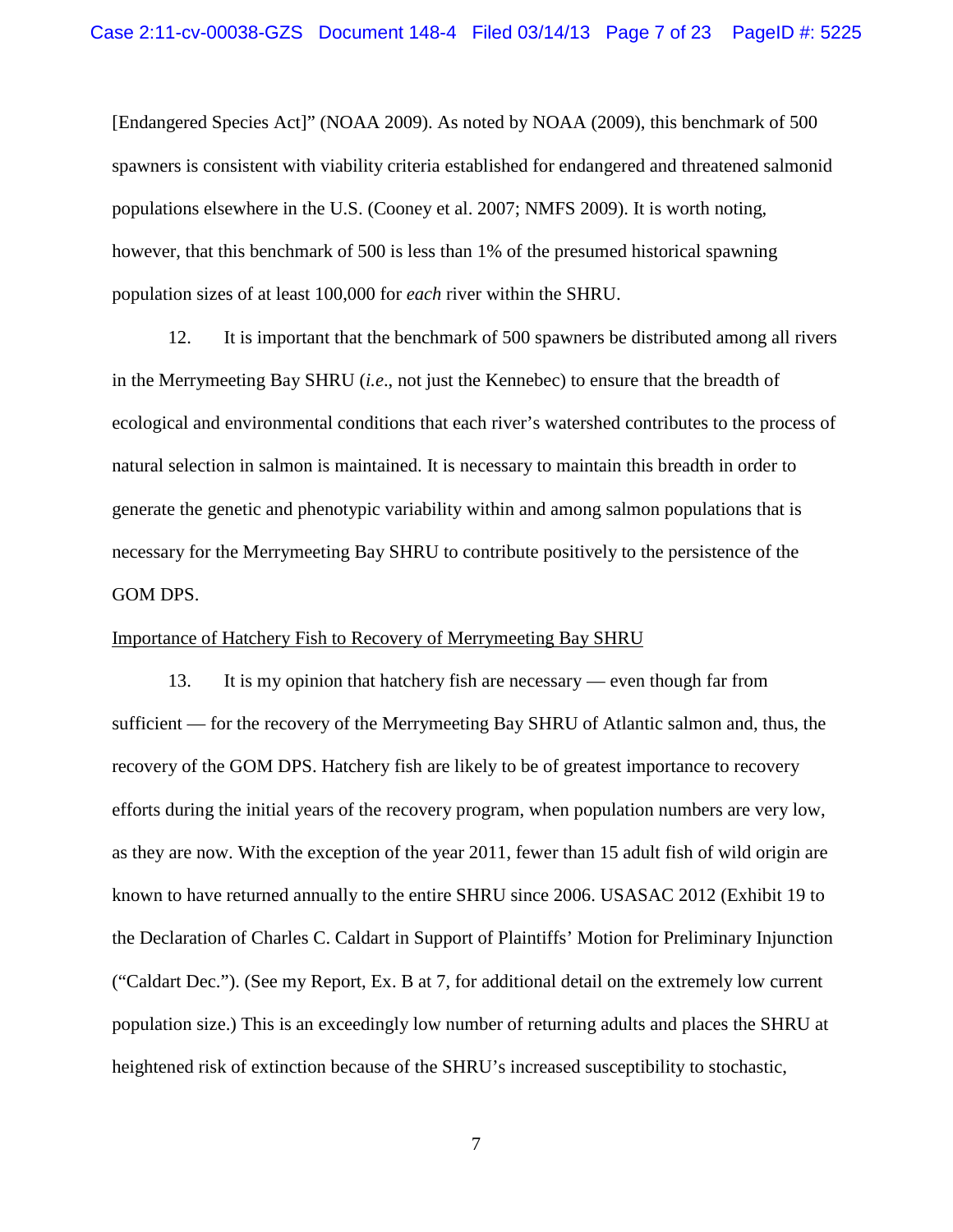unpredictable events — anything from droughts to disease to chemical spills — that increase the chance of extinction. *Any measure that increases the chances of survival to the returning-adult stage will reduce the SHRU's probability of extinction.*

14. Because of the genetic and phenotypic differences that exist between hatcheryspawned and/or -reared fish and those that are spawned and reared in the wild (Fraser 2008; Christie et al. 2011), hatchery-origin fish have lower survival rates than wild-origin fish in the GOM DPS (Ex. B at 10-11, Table 2). As concluded by Fraser (2008) in his exhaustive review of the ability of hatchery and captive breeding programs to conserve salmonid biodiversity, "No matter how good the intentions, it would appear that as yet, humans have not generated a group of captive-bred/reared fish that on average will perform equally to wild fish once they are released into the wild." Based on the available data for the GOM DPS, I have estimated that smolts of hatchery origin have less than 25% the rate of survival to the adult stage as smolts of wild origin, and that it likely takes many hundreds of hatchery-origin smolts to produce a single returning adult. Ex. B at 9-11. Nonetheless, hatchery supplementation is capable of increasing the number of spawning adults in the short term, providing a potentially important 'kick start' to the recovery process (Waples et al. 2007; Berejikian et al. 2008). The period of time that constitutes the 'short term' depends on many factors and cannot be articulated precisely for any given situation. In addition, the presence of large numbers of hatchery-origin smolts can provide a 'cover' effect for wild smolts, protecting them from predation. In short, while hatchery-bred fish and eggs can provide an essential supplement to wild salmon populations at the brink of extinction, such as those in the Merrymeeting Bay SHRU, they cannot by themselves bring such populations back to sustainable levels.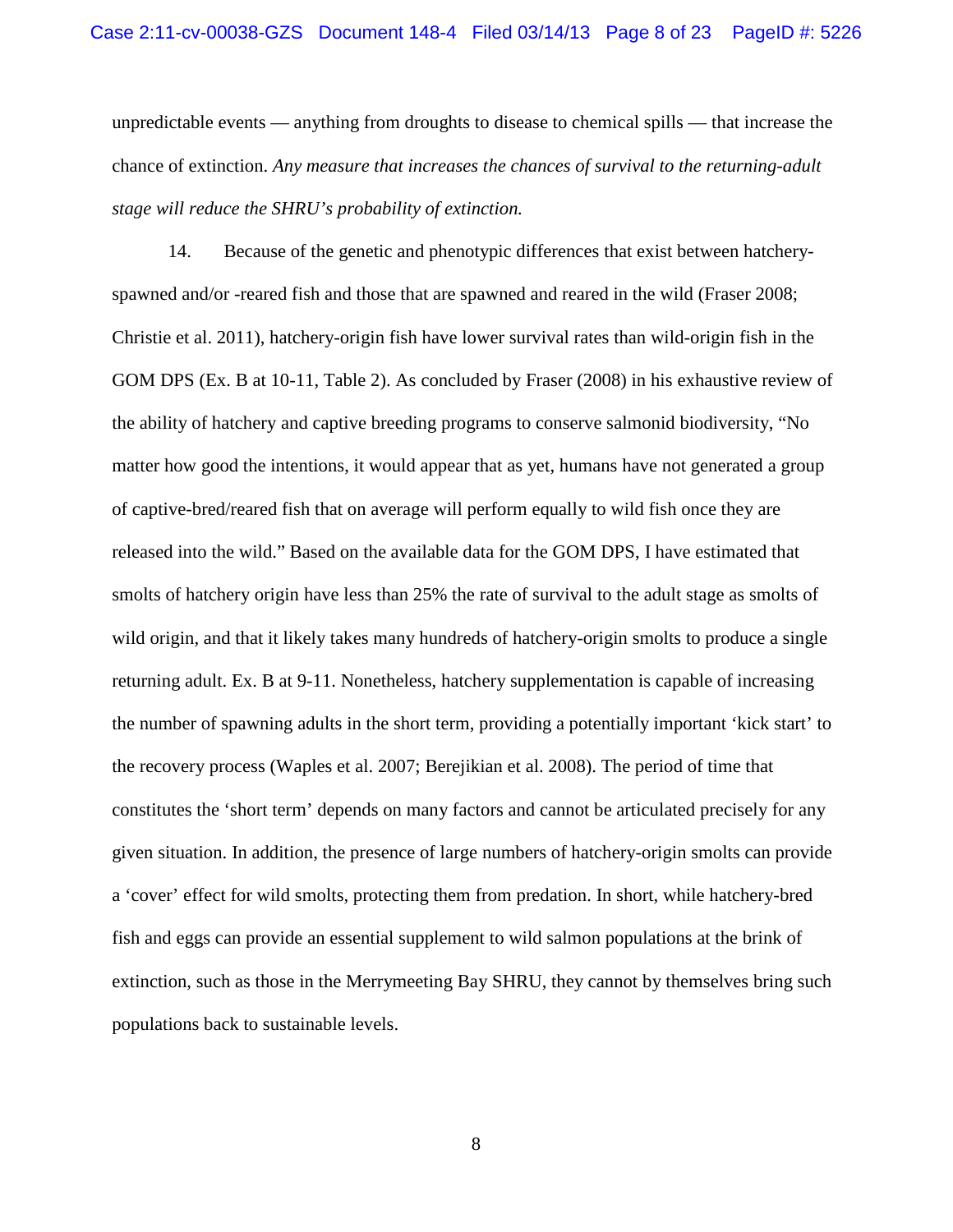15. Data from the salmon populations in the neighboring Penobscot and Narraguagus Rivers, also part of the GOM DPS, is instructive. An Atlantic salmon population that experiences the smolt-to-adult survival rates that have been documented for hatchery-origin smolts in the Penobscot River, which must pass by dams to reach the ocean, will experience negative population growth, meaning that it will decline with time and never recover. Ex. B at 10-11. On the other hand, an Atlantic salmon population that experiences the current levels of smolt-toadult survival realized by wild-origin smolts in the Narraguagus River, which encounter no dams in their migration to the ocean, would increase with time. Ex. B at 10-11. If the GOM DPS were composed exclusively of hatchery-origin smolts forced to pass multiple dams, that combination would preclude recovery. Both an increase in the numbers of wild-origin salmon, and a decrease in the levels of dam-induced mortality, are likely essential elements for the recovery of the GOM DPS.

#### Size and Composition of 2013 Smolt Migration

16. Calculating the anticipated size and composition of the 2013 smolt migration requires the following information: survival rates from one life stage to another; the number of years young salmon spend in fresh water before migrating; and the beginning population sizes of wild-spawned eggs and hatchery-stocked eggs, fry, and smolts.

17. In general, the life cycle of Atlantic salmon can be thought of as comprising three stages: (i) egg-to-smolt stage; (ii) smolt-to-spawning-adult stage; (iii) post-spawning stage. The first stage represents the period from the time at which the eggs are released by the female until the time at which the salmon begin their downstream migration to the ocean as smolts (the posthatching 'fry' phase is soon followed by the 'parr' phase, in which young Atlantic salmon spend one to three years in fresh water). The second stage represents the period from the beginning of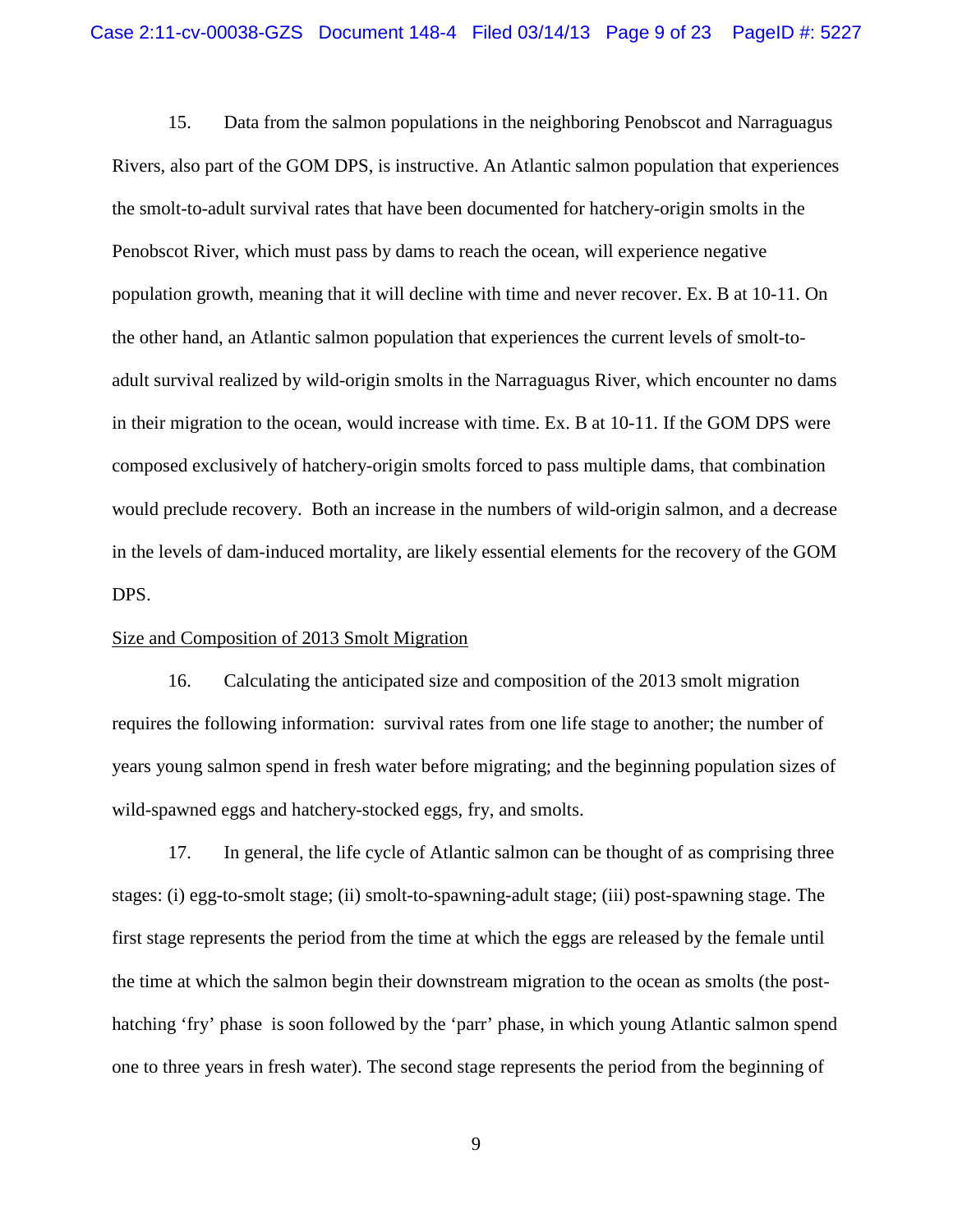the smolt migration until the time at which the returning adults are spawning. The third stage represents the 'kelt' or 'previous spawner' period and extends from the time of initial spawning until the time at which the same individual spawns again. In the GOM DPS, each adult Atlantic salmon female spawning for the first time is estimated to lay 8,500 eggs, while repeat female spawners are estimated to lay 10,000 eggs (USASAC 2011). My analysis assumes returning females are first-time spawners.

18. Estimates of survival between the egg and smolt stages are rare for populations within the GOM DPS, based on the reviews undertaken by Bley and Moring (1988) and by Hutchings and Jones (1998). The only study cited by either review for GOM DPS Atlantic salmon is the work of Meister (1962), who provided an estimate of 1.1% for salmon in Cove Brook, Maine (part of the GOM DPS). Based on egg-to-smolt survival data compiled for 12 rivers worldwide, Hutchings and Jones (1998) reported a median probability of surviving between the egg and smolt phases of 0.0137 (*i.e.,* 1.37%). Restricting the egg-to-smolt survival data to those populations (located in New Brunswick and Québec) nearest to the GOM DPS (Big Salmon River: 0.0017; Miramichi: 0.0047; Pollett: 0.0198; Bec-Scie: 0.0156; Saint-Jean: 0.303; and Trinité: 0.0324), the median egg-to-smolt survival is 0.0177, which is the value I have used in the population modeling in my Report and in my analysis here. This value of 1.77% is well supported by the analysis of egg-to-smolt survival rates in Legault (2004).

19. Atlantic salmon fry soon enter the parr phase. In the GOM DPS, parr are estimated to suffer a 67% mortality rate for each of the one to three years they spend in fresh water before becoming smolts (average of all annual survival estimates during the parr phase reported in Tables 4 and 5 by Legault (2004)).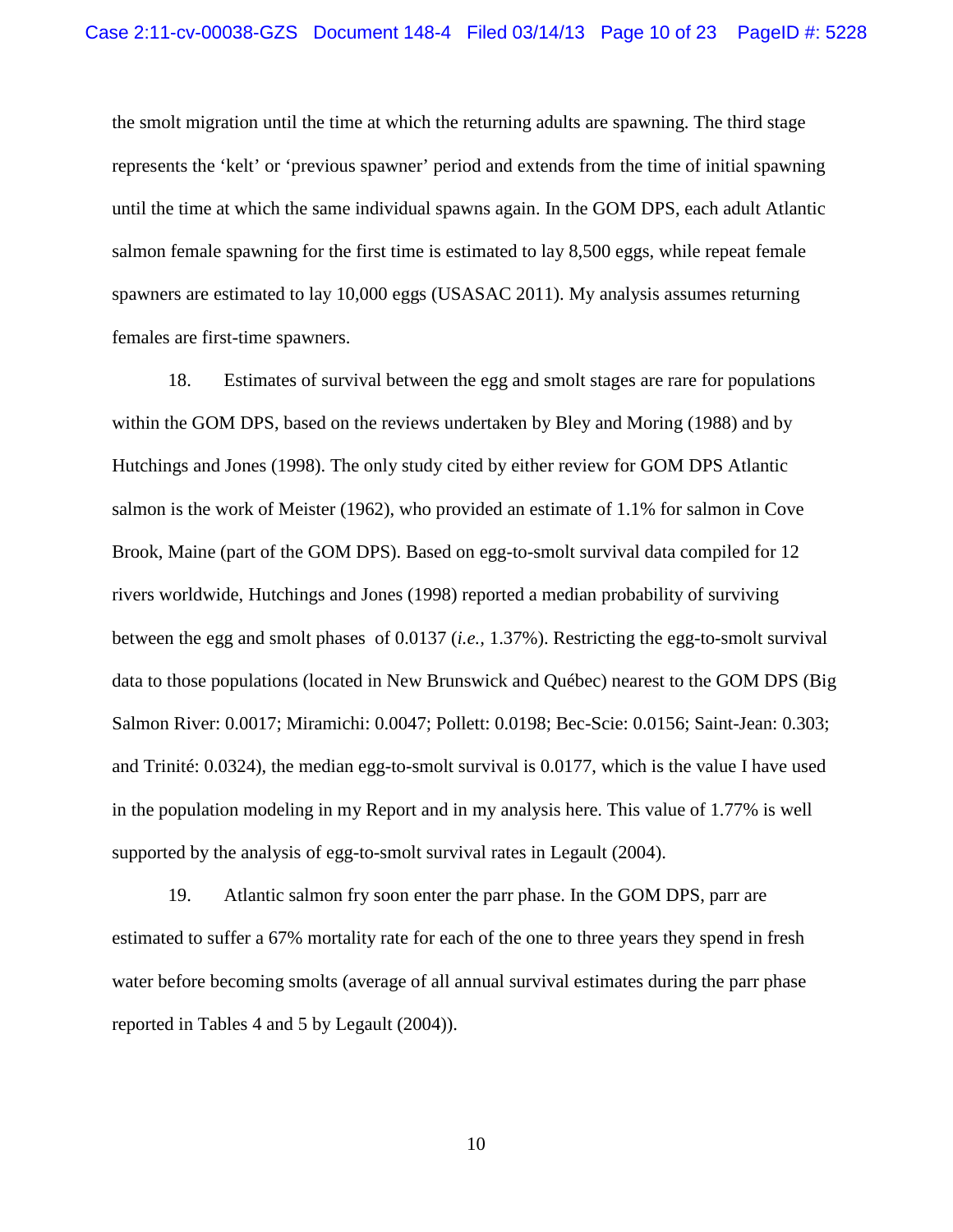20. In estimating smolt survival as they pass by dam facilities, I have used the mortality estimates calculated by NextEra itself for each of its dams, as found in the reports NextEra submitted in support of its request for take authorization. Under what it calls "Model C," NextEra generated whole station survival rates based on 48-hour delayed mortality; the turbine-related mortality components of these whole-station figures are derived from a computer model that incorporates site-specific parameters to predict the likelihood of blade strike, which vary from turbine to turbine and from dam to dam. Draft BA at 64 (Caldart Dec. Ex. 3); Revised Draft "Habitat Conservation Plan For Atlantic Salmon, Shortnose Sturgeon and Atlantic Sturgeon at the Lockwood, Shawmut, Weston, Brunswick and Lewiston Falls Hydropower Projects on the Kennebec and Androscoggin Rivers, Maine," Sections 4-8 ("HCP §4-8"), Joint Record Exhibit 7 (ECF No. 79-1) at 11, Table 4.2-4, Model C (PageID#1333). The bypassrelated and spill-related mortality components of these whole station survival figures (bypass and spill are the only means of passage if the turbines are shut down) are the same for each dam: 3.7%, or 96.3% survival. HCP §4-8, at 10 [79-1] (PageID#1332). These rates are shown in the following table:

| Dam              | <b>48-Hr. Whole Station</b><br><b>Survival Rate,</b><br><b>Including Turbine</b><br><b>Mortality (Model C)</b> | 48-Hr. Whole<br><b>Station Survival</b><br>Rate For Spill &<br><b>Bypass Routes Only</b> |
|------------------|----------------------------------------------------------------------------------------------------------------|------------------------------------------------------------------------------------------|
| Weston           | 90%                                                                                                            | 96.3%                                                                                    |
| Shawmut          | 90%                                                                                                            | 96.3%                                                                                    |
| Lockwood         | 92%                                                                                                            | 96.3%                                                                                    |
| <b>Brunswick</b> | 93%                                                                                                            | 96.3%                                                                                    |

**Table 1.** Estimated Rates of Whole Station Smolt Survival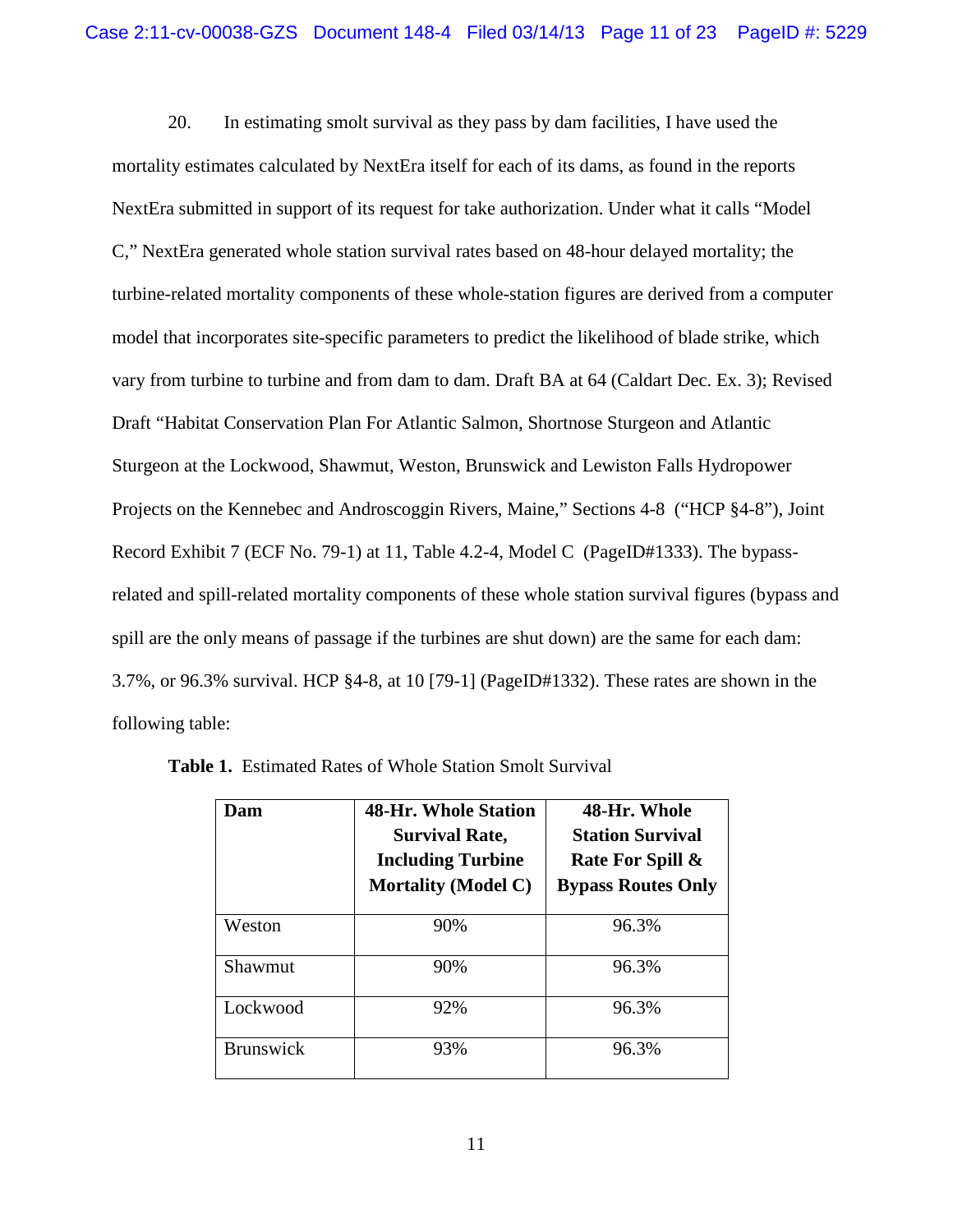21. The mortality rates listed in Table 1 likely understate actual levels of smolt mortality. It is my opinion that a whole station survival model that accounts for delayed mortality caused by initial injury produces the most defensible mortality estimates for Atlantic salmon smolts among those available, and 48 hours is an insufficient amount of time to fully account for delayed mortality. An initial injury rate model is most appropriate because of the extreme physical vulnerability, or fragility, of salmon undergoing smoltification (the significant bodily changes that acclimate the fish to salt water). The types of injuries caused by NextEra's turbines and other dam structures include scale loss, gill damage, severed body/backbone, and bruised head or body (NextEra 2011), all of which can be expected to result in significantly increased likelihood of death. Furthermore, Plaintiffs' expert Randy Bailey has pointed to (a) a number of additional ways in which NextEra may have underestimated whole station mortality rates (particularly turbine mortality rates), and (b) the fact that a 2012 study found actual smolt mortality resulting from passage of the four Kennebec dams (NextEra's three, plus Hydro Kennebec) at levels exceeding NextEra's estimates, despite recent improvements to some bypass facilities.

22. The 2013 smolts will be comprised of individuals aged 1, 2, and 3 years old. An estimated 90% of the smolts in 2013 will be 2 years old and will have originated from: (i) eggs spawned naturally in 2010 by returning wild-origin and hatchery-origin adults; (ii) hatcheryorigin eggs stocked in 2010 (in the Sandy River, a tributary of the Kennebec River, only); and (iii) hatchery-origin fry stocked in 2011. The remaining 10% of 2013 smolts will have originated from eggs produced in 2009 and fry stocked in 2010 (migrating in 2013 as 3-yr-old smolts) and from eggs produced in 2011 and fry stocked in 2012 (migrating in 2013 as 1-yr-old smolts). In the absence of age composition data for smolts in the Kennebec and Androscoggin Rivers, it is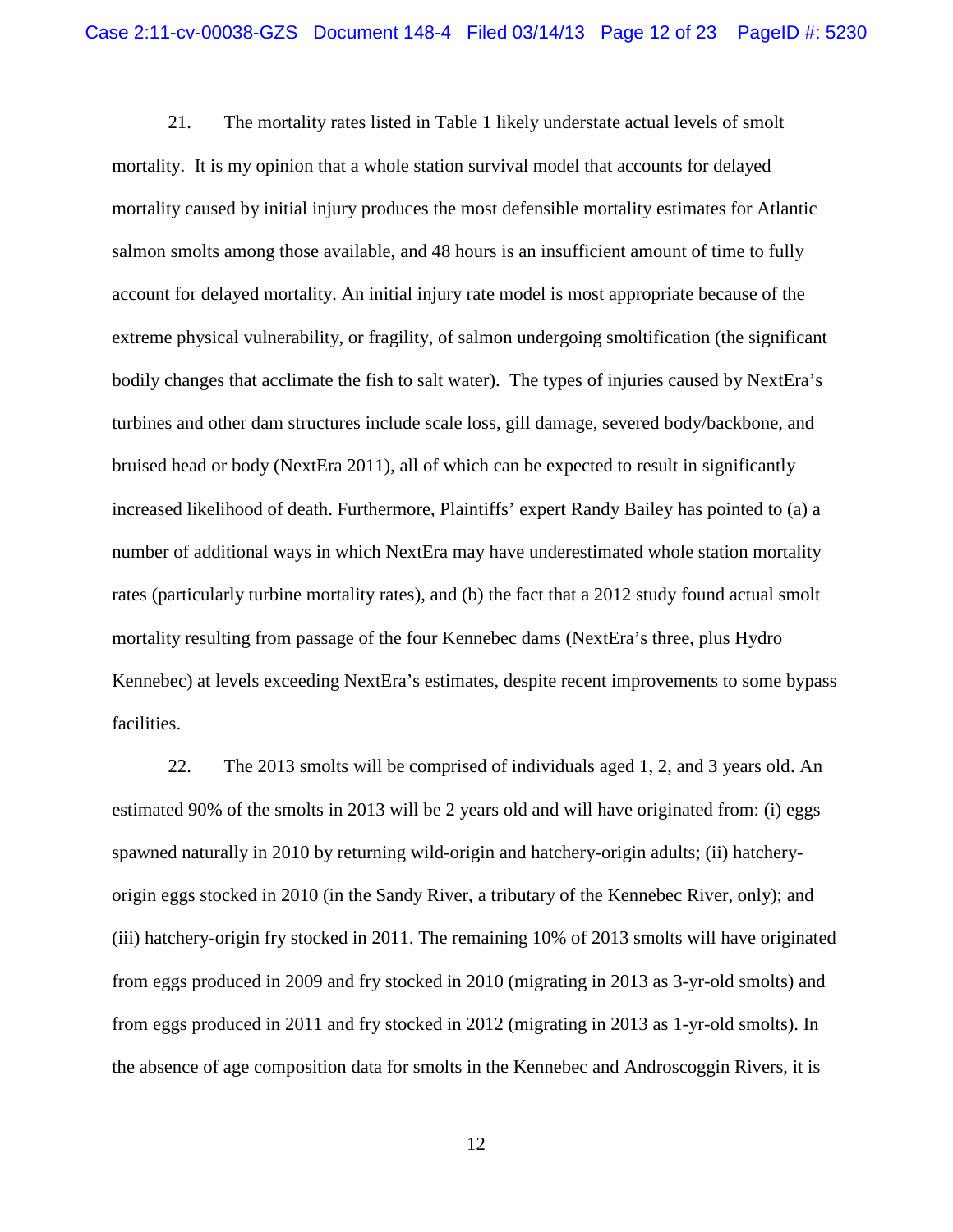assumed that 1- and 3-yr-old smolts comprise 5% of the smolt migration in each river. In support of this assumption, USASAC identifies the average age composition of smolts in the Sheepscot River (a river of the Merrymeeting Bay SHRU) to have been 5% 1-yr-olds, 90% 2-yr-olds, and 5% 3-yr-olds from 2005 through 2009. USASAC 2011, Table 5.4.3 (Caldart Dec. Ex. 19).

23. Using published information about adult returns and hatchery stocking efforts from 2009 through 2011 (KHDG 2012 (egg stocking) and USASAC 2012 (fry stocking and adult returns), Caldart Dec. Exs. 20 and 19, respectively), I estimate the number of salmon reaching the smolt developmental stage in the Kennebec and Androscoggin Rivers in the spring of 2013 will be 19,762 and 964, respectively. This information is summarized in Table 2: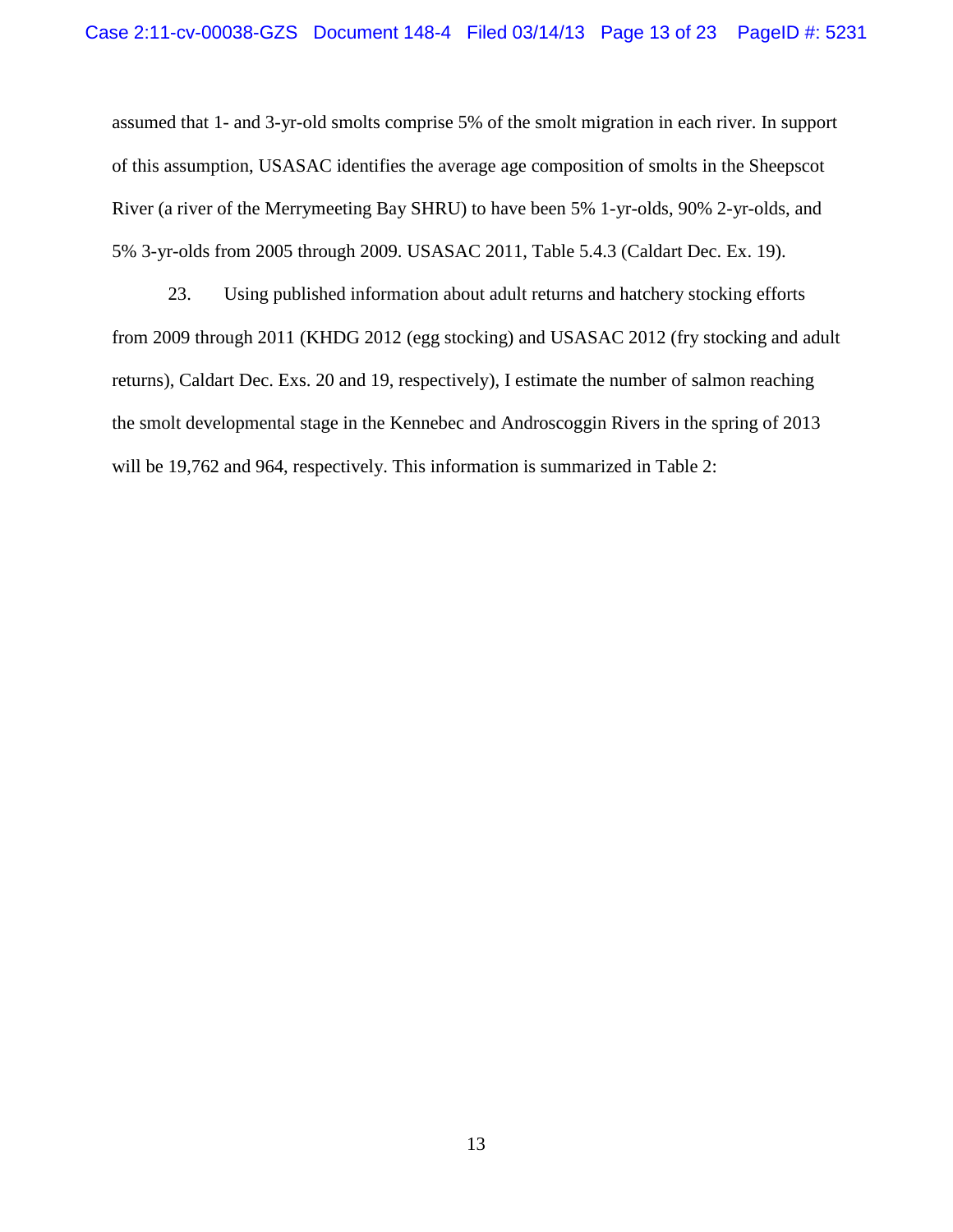| <b>Table 2.</b> Estimated number of 1-, 2-, and 3-year-old smolts produced in 2013 in the Kennebec |  |
|----------------------------------------------------------------------------------------------------|--|
| and Androscoggin Rivers (including associated calculations and assumptions).                       |  |

| <b>KENNEBEC</b>                                                   |                                                                               |                                                              |                                                            |                                                                                                                      |                                                  |
|-------------------------------------------------------------------|-------------------------------------------------------------------------------|--------------------------------------------------------------|------------------------------------------------------------|----------------------------------------------------------------------------------------------------------------------|--------------------------------------------------|
| Year eggs were<br>spawned or<br>stocked                           | 2009                                                                          | 2010                                                         | 2011                                                       | <b>Assumptions</b>                                                                                                   | <b>Total</b><br><b>Smolts</b><br><b>Produced</b> |
| Stocked eggs                                                      | 166,494                                                                       | 599,849                                                      | 859,893                                                    |                                                                                                                      |                                                  |
| Eggs spawned by<br>wild adults                                    | 46,750                                                                        | 12,750                                                       | 182,750                                                    | $8,500$ eggs $\times$ no.<br>of females (half<br>no. of returning<br>adults)                                         |                                                  |
| Eggs spawned by<br>hatchery adults                                | 93,500                                                                        | 8,500                                                        | 89,250                                                     | $8,500$ eggs $\times$ no.<br>of females (half<br>no. of returning<br>adults)                                         |                                                  |
| Total eggs                                                        | 306,744                                                                       | 621,099                                                      | 1,131,893                                                  |                                                                                                                      |                                                  |
| <b>Smolts</b><br>produced from<br>eggs                            | 271<br>(calculation:<br>$306,744 * 0.05$<br>$* 0.0177 =$<br>271)              | 9,894<br>$(621,099)$ *<br>$0.9 * 0.0177$<br>$= 9,894$        | 1,002<br>(1, 131, 893)<br>$*0.05*$<br>$0.0177 =$<br>1,002) | Egg-to-smolt<br>survival rate is<br>0.0177.<br>90% of smolts<br>aged 2 years; 5%<br>of smolts aged 1<br>and 3 years. | 11,167                                           |
| <b>Year fry were</b><br>stocked                                   | 2010                                                                          | 2011                                                         | 2012                                                       |                                                                                                                      |                                                  |
| Stocked fry                                                       | 147,000                                                                       | 85,000                                                       | Not known                                                  |                                                                                                                      |                                                  |
| <b>Smolts</b><br>produced from<br>stocked fry                     | 264<br>(calculation:<br>$147,000 * 0.05$<br>$* 0.33 * 0.33 *$<br>$0.33 = 264$ | 8,331<br>$(85,000 *$<br>$0.9 * 0.33 *$<br>$0.33 =$<br>8,331) | Not known                                                  | Annual parr<br>survival rate is<br>0.33.<br>90% of smolts<br>aged 2 years; 5%<br>of smolts aged 1<br>and 3 years     | 8,595                                            |
| <b>Total smolts</b><br>produced (from<br>eggs and<br>stocked fry) | 535                                                                           | 18,225                                                       | 1,002                                                      |                                                                                                                      | 19,762                                           |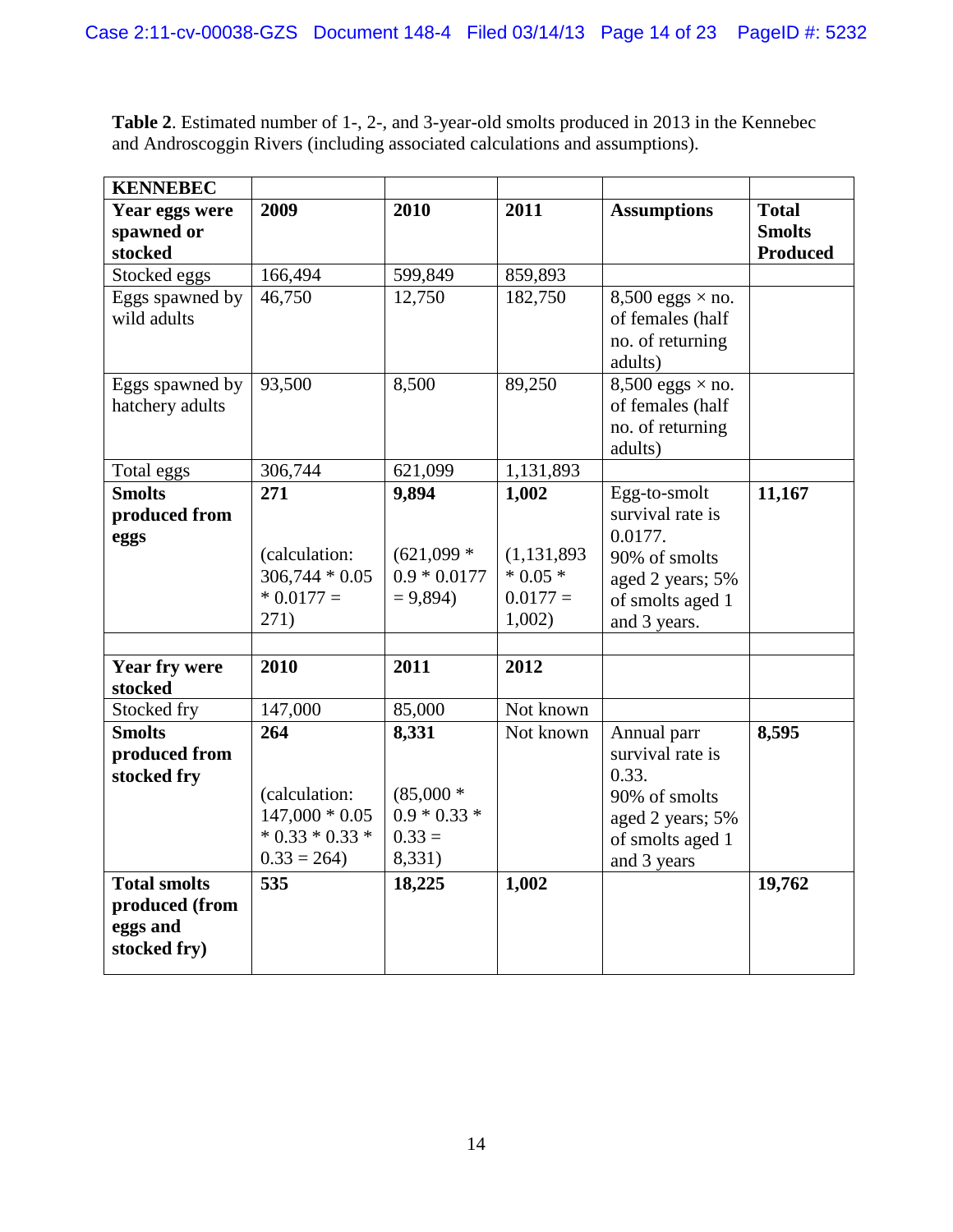| <b>ANDROSCOGGIN</b>                                               |                                                                                      |                                                                   |                                            |                                                                                                                  |                                                  |
|-------------------------------------------------------------------|--------------------------------------------------------------------------------------|-------------------------------------------------------------------|--------------------------------------------|------------------------------------------------------------------------------------------------------------------|--------------------------------------------------|
| Year eggs were<br>spawned or<br>stocked                           | 2009                                                                                 | 2010                                                              | 2011                                       | <b>Assumptions</b>                                                                                               | <b>Total</b><br><b>Smolts</b><br><b>Produced</b> |
| Stocked eggs                                                      | $\overline{0}$                                                                       | $\overline{0}$                                                    | $\boldsymbol{0}$                           |                                                                                                                  |                                                  |
| Eggs spawned by<br>wild adults                                    | 12,750                                                                               | 8,500                                                             | 63,750                                     | 8,500 eggs per<br>female $\times$ 0.5 no.<br>returning adults                                                    |                                                  |
| Eggs spawned by<br>hatchery adults                                | 89,250                                                                               | 29,750                                                            | 123,250                                    | $8,500$ eggs per<br>female $\times$ 0.5 no.<br>returning adults                                                  |                                                  |
| Total eggs                                                        | 102,000                                                                              | 38,250                                                            | 187,000                                    |                                                                                                                  |                                                  |
| <b>Smolts</b><br>produced from<br>eggs                            | 90<br>(calculation:                                                                  | 609<br>(calculation:                                              | 165<br>(calculation                        | Egg-to-smolt<br>survival rate is<br>0.0177.                                                                      | 864                                              |
|                                                                   | $102,000 * 0.05$<br>$* 0.0177 = 90$                                                  | $38,250 * 0.9$<br>$* 0.0177 =$<br>609)                            | 187,000 *<br>$0.05*$<br>$0.0177 =$<br>165) | 90% of smolts<br>aged 2 years; 5%<br>of smolts aged 1<br>and 3 years.                                            |                                                  |
| <b>Year fry were</b>                                              | 2010                                                                                 | 2011                                                              | 2012                                       |                                                                                                                  |                                                  |
| stocked                                                           |                                                                                      |                                                                   |                                            |                                                                                                                  |                                                  |
| Stocked fry                                                       | 1,000                                                                                | 1,000                                                             | Not known                                  |                                                                                                                  |                                                  |
| <b>Smolts</b><br>produced from<br>stocked fry                     | $\overline{2}$<br>(calculation:<br>$1,000 * 0.05 *$<br>$0.33 * 0.33 *$<br>$0.33 = 2$ | 98<br>(calculation:<br>$1,000 * 0.9$<br>$* 0.33 *$<br>$0.33 = 98$ | Not known                                  | Annual parr<br>survival rate is<br>0.33.<br>90% of smolts<br>aged 2 years; 5%<br>of smolts aged 1<br>and 3 years | 100                                              |
| <b>Total smolts</b><br>produced (from<br>eggs and<br>stocked fry) | 92                                                                                   | 707                                                               | 165                                        |                                                                                                                  | 964                                              |

# Dam-Induced Mortality for 2013 Smolt Migration

24. For purposes of the analysis below, the number of smolts forecast to reach the sea, out of the population of 2013 migrants calculated above, is assumed to depend entirely on their probability of surviving the passage of dams in each river. NMFS estimates that natural sources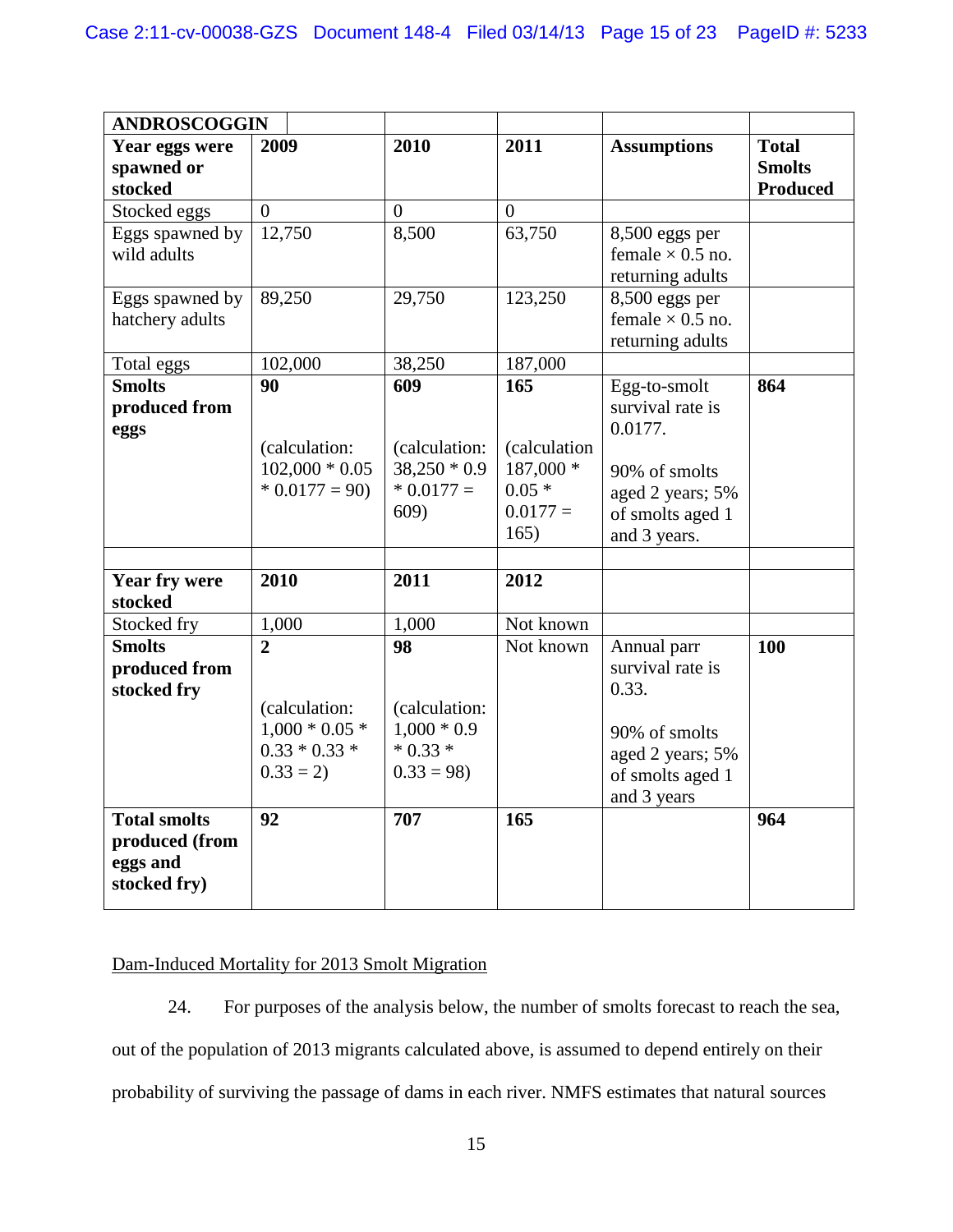of smolt mortality account for only 0.002% mortality per kilometer traveled (NMFS, "Hydro Kennebec Biological Opinion," at 60; Caldart Dec. Ex. 5), which (a) is several orders of magnitude less than dam-induced mortality, (b) would produce less than 1% additional mortality for this migration, and (c) would not affect my conclusions about the impacts of dam-induced mortality because smolts would experience this natural mortality regardless of the presence of dams.

25. The smolts migrating down the Kennebec River from their spawning grounds must pass four dams (Weston, Shawmut, and Lockwood, owned by NextEra; and Hydro-Kennebec), and the smolts migrating from spawning grounds in the Androscoggin or its tributaries must pass at least one dam (Brunswick, owned by NextEra) and as many as three (Pejepscot and Worumbo as well). Three of the dams on the Kennebec River are potentially affected by Plaintiffs' request for a preliminary injunction shutting down turbines and one of the dams on the Androscoggin is potentially affected.

26. For the reasons described in paragraph 20 and Table 1, above, it is assumed that the probability of surviving the passage of each of NextEra's Kennebec River dams is as follows: 90% survival rate at Weston, 90% at Shawmut, and 92% at Lockwood (again, actual mortality is likely greater; see paragraph 21 above). It is assumed that the probability of surviving passage of Hydro Kennebec dam is 92.1%, the figure cited in the Biological Opinion for that dam. Hydro Kennebec Biological Opinion at 60. In 2013, given the number of expected smolts and these dam-induced mortality rates, the four dams on the Kennebec River are predicted to kill 6,199 smolts under current operating conditions, or 31.4% of the entire 2013 run of 19,762 smolts. If the probability of surviving passage at NextEra's three Kennebec River dams were increased to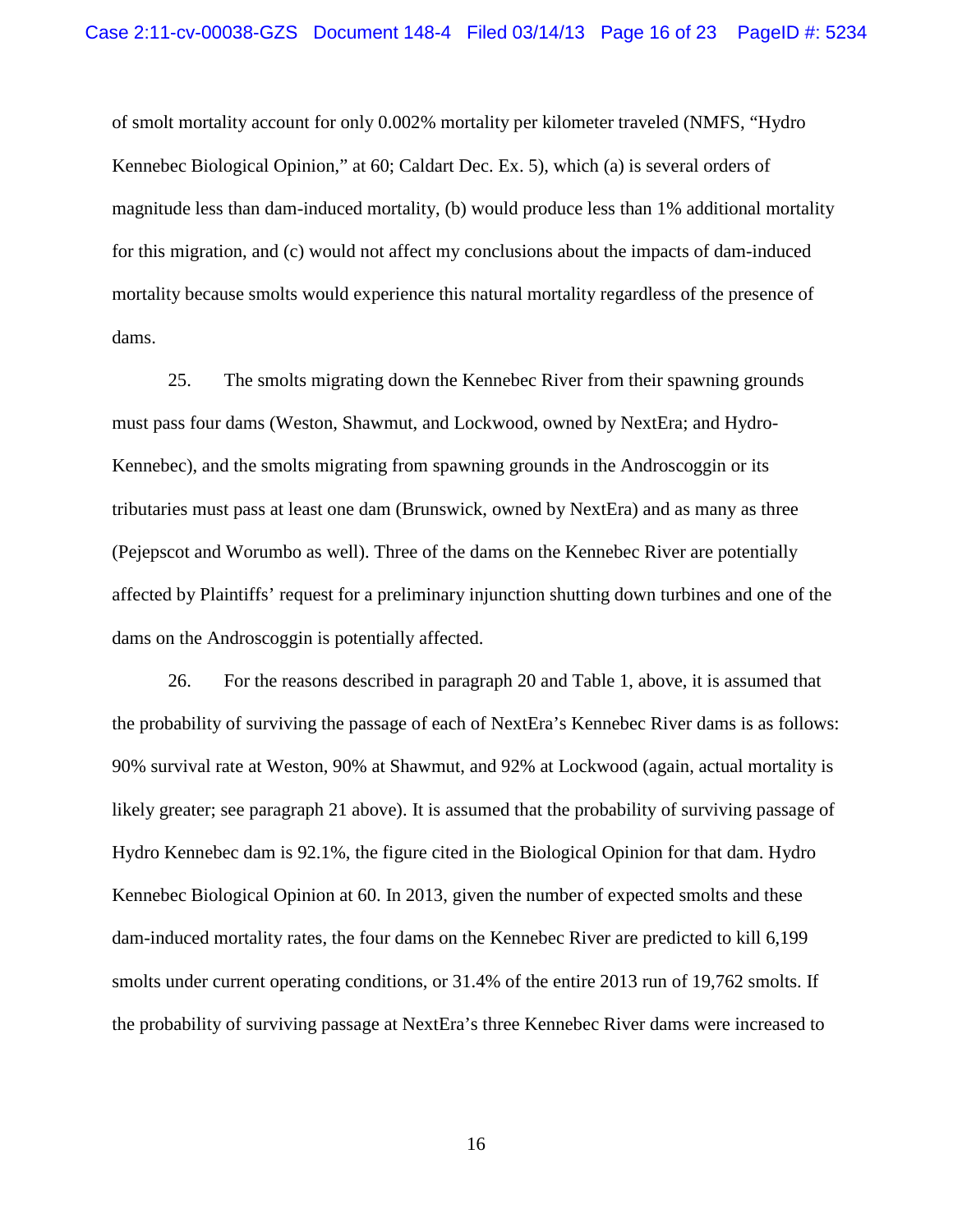96.3% by eliminating turbine-induced mortality, that would enable an additional 2,691 smolts, or 13.6% of the smolt run, to reach the sea in 2013. This analysis is summarized in Table 3, below.

27. For the reasons described in paragraph 20 and Table 1, above, it is assumed that the probability of surviving the passage of NextEra's Brunswick dam on the Androscoggin River dams is 93% (again, actual mortality is likely greater; see paragraph 21 above). It is assumed that the probability of surviving passage of Pejepscot dam (the next upstream dam that is situated below likely spawning grounds) is 91.6%, the figure cited in the Biological Opinion for that dam. (NMFS, "Pejepscot Project Biological Opinion," at 59; Caldart Dec. Ex. 22). In 2013, given the number of expected smolts and these dam-induced mortality rates, if one assumes that these smolts must pass at least the two lower-most dams on the Androscoggin River, those dams are predicted to kill 143 smolts, or 14.8% of the already extremely small 2013 run of 964 smolts. If the probability of surviving passage at NextEra's Brunswick dam were increased to 96.3% by eliminating turbine-induced mortality, that would enable an additional 29 smolts, or 3% of the smolt run, to reach the sea in 2013. This analysis is summarized in Table 3, below.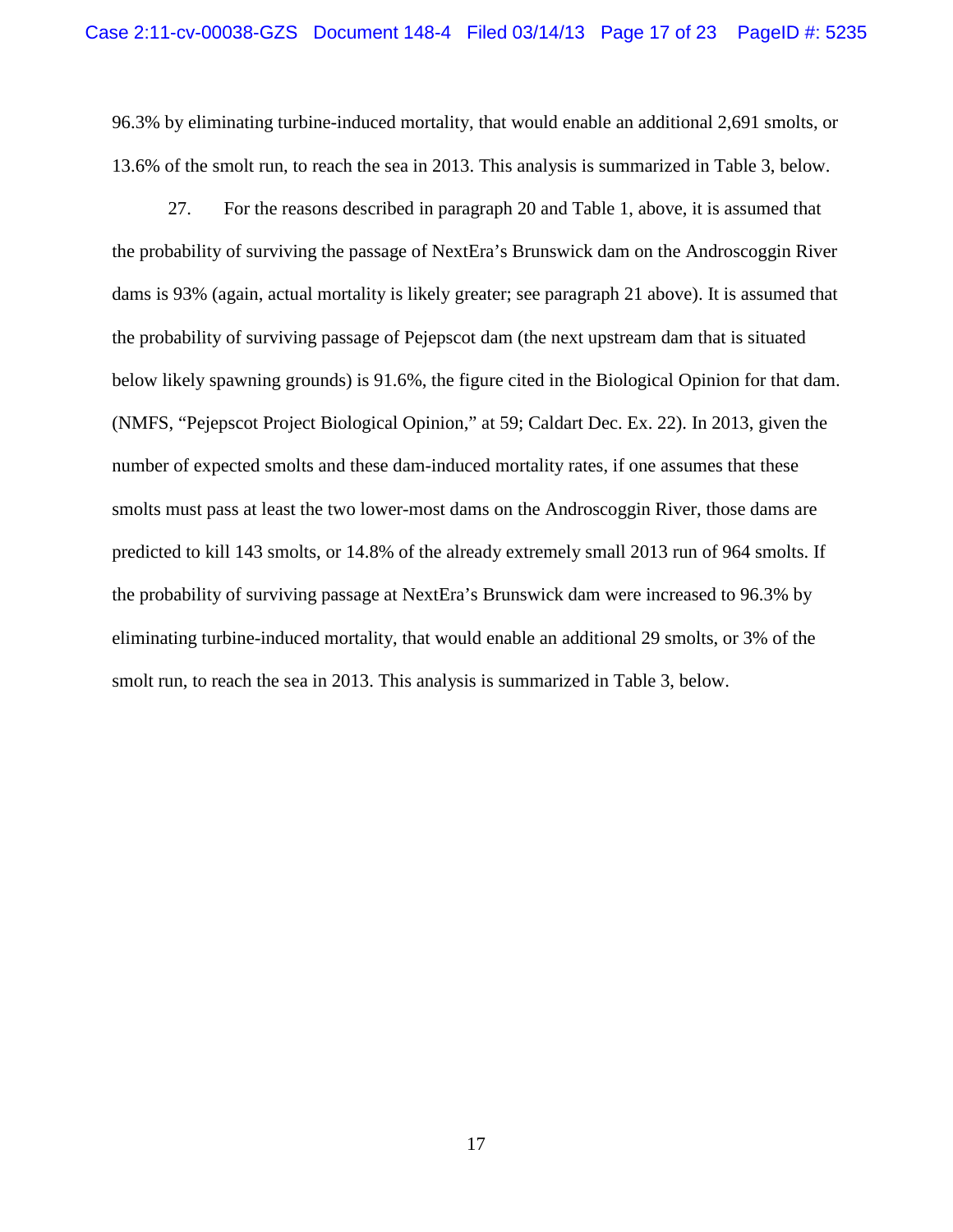| <b>Kennebec</b>         | <b>With Turbine</b><br><b>Under Current</b> |                     |
|-------------------------|---------------------------------------------|---------------------|
| <b>River</b>            | <b>Shutdown at</b><br><b>Operating</b>      |                     |
| <b>Dams</b>             | <b>Conditions</b>                           | <b>NextEra Dams</b> |
| <b>Starting Smolt</b>   | 19,762                                      | 19,762              |
| Population              |                                             |                     |
| Weston                  | 19,762                                      | 19,762              |
|                         | x 90% survival                              | x 96.3% survival    |
|                         | $= 17,786$                                  | $= 19,031$          |
| Shawmut                 | 17,786                                      | 19,031              |
|                         | x 90% survival                              | x 96.3% survival    |
|                         | $= 16,007$                                  | $= 18,327$          |
| Hydro-Kennebec          | 16,007                                      | 18,327              |
|                         | x 92.1% survival                            | x 92.1% survival    |
|                         | $= 14,742$                                  | $= 16,879$          |
| Lockwood                | 14,742                                      | 16,879              |
|                         | x 92% survival                              | x 96.3% survival    |
|                         | $= 13,548$                                  | $= 16,254$          |
| <b>Smolts Surviving</b> | 13,563                                      | 16,254              |
| Dam Passage             |                                             |                     |
| Smolts Killed by        | 6,199                                       | 3,508               |
| <b>Dams</b>             |                                             |                     |
|                         |                                             |                     |
| Androscoggin            | <b>Under Current</b>                        | <b>With Turbine</b> |
| <b>River</b>            | <b>Operating</b>                            | <b>Shutdown at</b>  |
| <b>Dams</b>             | <b>Conditions</b>                           | <b>NextEra Dam</b>  |
| <b>Starting Smolt</b>   | 964                                         | 964                 |
| Population              |                                             |                     |
| Pejepscot               | 964                                         | 964                 |
|                         | x 91.6% survival                            | x 91.6% survival    |
|                         | $= 883$                                     | $= 883$             |
| <b>Brunswick</b>        | 883                                         | 883                 |
|                         | x 93% survival                              | x 96.3% survival    |
|                         | $= 821$                                     | $= 850$             |
| <b>Smolts Surviving</b> | 821                                         | 850                 |
| Dam Passage             |                                             |                     |
| <b>Smolts Killed by</b> | 143                                         | 114                 |
| <b>Dams</b>             |                                             |                     |

**Table 3.** Estimated dam-induced mortality for 2013 smolt migration, with and without turbine shutdowns.

# Turbine-Induced Mortality in Spring 2013 Will Have Significant Adverse Impacts

28. In preparing my expert Report for this case, I analyzed the impact over time of dam-induced mortality to downstream-migrating salmon smolts and kelts on the prospects for,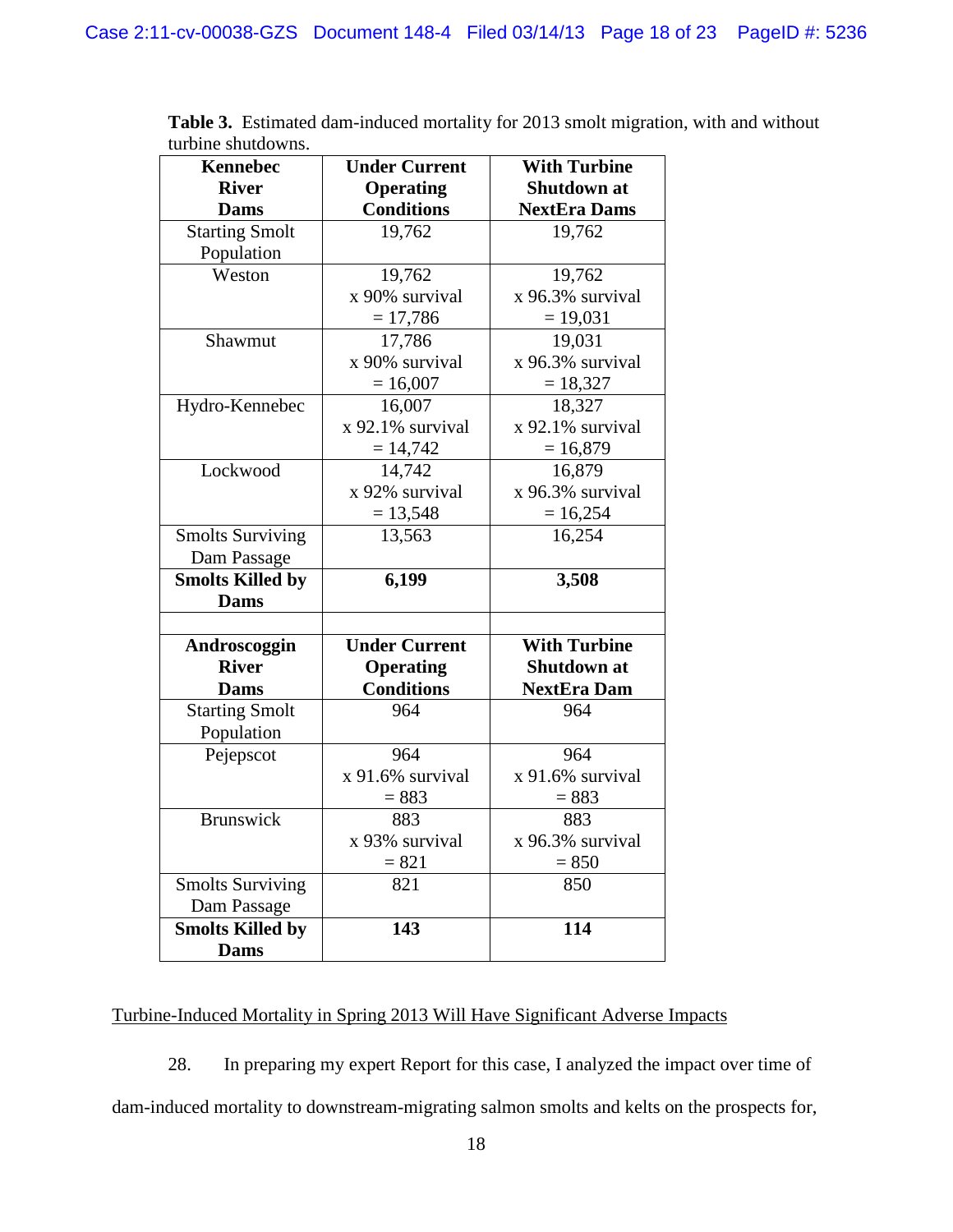and timing of, recovery of the Merrymeeting Bay SHRU. Ex. B at 12-16. Using a well accepted model for population growth (or decline), I estimated recovery times for the Merrymeeting Bay SHRU under different smolt-to-adult survival scenarios and starting population sizes. The results of my analysis indicate that the presence of multiple hydropower dams on the Kennebec and the Androscoggin very significantly increases, by decades or even centuries, the time required to achieve the benchmark of 500 wild spawners annually in the Merrymeeting Bay SHRU. The risk of such greatly extended recovery times — and the reason one would want to reduce recovery time — is that the longer a population exists near the brink of extinction, the more likely it is that one or more stochastic, unpredictable events will occur which might significantly increase the chance of extinction of the SHRU.

29. With that analysis as context, I consider here the impacts of dam-induced mortality resulting from a single smolt migration season. For a number of reasons, some of which are particular to the 2013 year class of smolts, it is my opinion that the loss of thousands of these migrating smolts – and particularly the loss of any of the small proportion of wild-origin smolts – in the spring of 2013 to turbine-induced mortality would have an adverse impact on recovery efforts in the Merrymeeting Bay SHRU. Averting nearly half of those mortalities (nearly 3,000 smolts, or more if NextEra's mortality estimates understate actual mortality rates) through turbine shutdowns would significantly lessen that adverse impact.

30. First, it is fundamentally important to the recovery of the GOM DPS that as many wild-origin smolts be preserved as possible in the Kennebec and Androscoggin Rivers. As has been demonstrated elsewhere (e.g., recovery efforts in 32 rivers of the Inner Bay of Fundy in New Brunswick and Nova Scotia; see

[http://www.sararegistry.gc.ca/virtual\\_sara/files/cosewic/sr\\_Atlantic%20Salmon\\_2011\\_e.pdf\)](http://www.sararegistry.gc.ca/virtual_sara/files/cosewic/sr_Atlantic%20Salmon_2011_e.pdf), the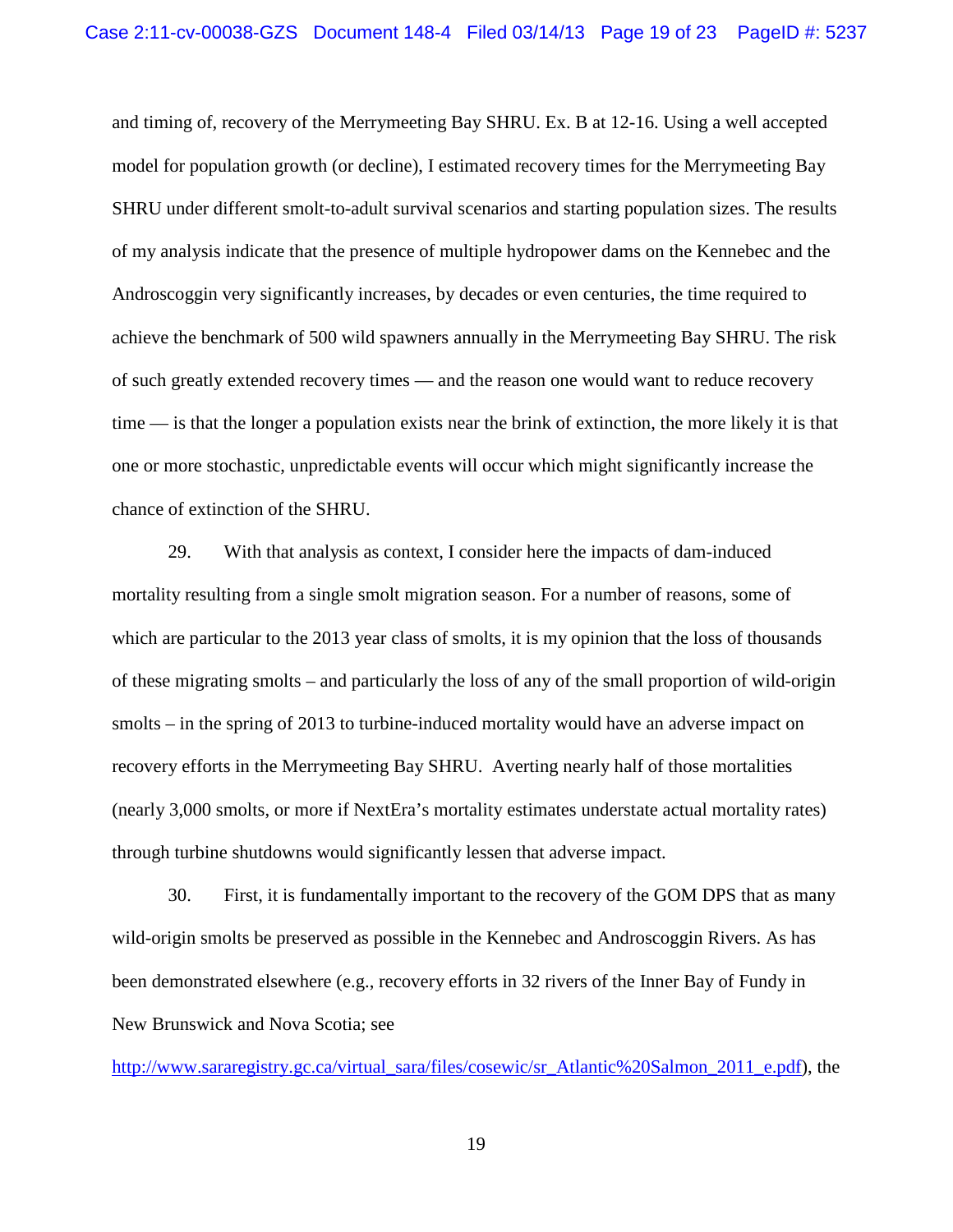successful recovery of depleted Atlantic salmon will not occur in the absence of wild-origin adults.

31. Second, this 2013 class of migrating smolts will be uniquely important, in that an unusually high amount of genetic diversity will be represented in its wild-origin smolts. The 2013 wild-origin smolts represent the product of those wild-origin spawners that returned to the Kennebec and Androscoggin Rivers in 2009, 2010, and 2011 (a wild-origin spawner is defined here to be a spawner of non-hatchery origin, *i.e.*, the type of spawner upon which NMFS's target of 500 returning adults for the Merrymeeting Bay SHRU is based). The total number of adult wild-origin salmon returning to the Kennebec and Androscoggin Rivers during these three years was 57 and 20, respectively. When compared to past smolt runs for which data is available, the total number of wild-origin adults contributing to the 2013 smolt run in these two rivers (n=57+20=77) is almost *three times* that of the next highest number. The previous maximum (n=28) produced the 2011 smolt run (19 wild-origin adults in the Kennebec River and 9 wildorigin adults in the Androscoggin River, from returns in 2007, 2008, and 2009); the 2010 smolt run arose from only 19 wild adults. USASAC 2012 at Appendix 16 (Caldart Dec. Ex. 19).

32. Given that each individual adult salmon is genetically different from every other, the greater the number of spawning adults the greater their collective genetic diversity. This means that the genetic variation upon which the 2013 smolt run is based will almost certainly be greater – perhaps dramatically greater – than that of any previous smolt run in decades in the two rivers combined. And as a result, the genetic variability of their offspring, the 2013 wild-origin smolts, is forecast to also be greater than that of previous runs.

33. Because of the fundamental importance to recovery of having as genetically variable a smolt run as possible, the 2013 smolt run stands out as the most important in decades.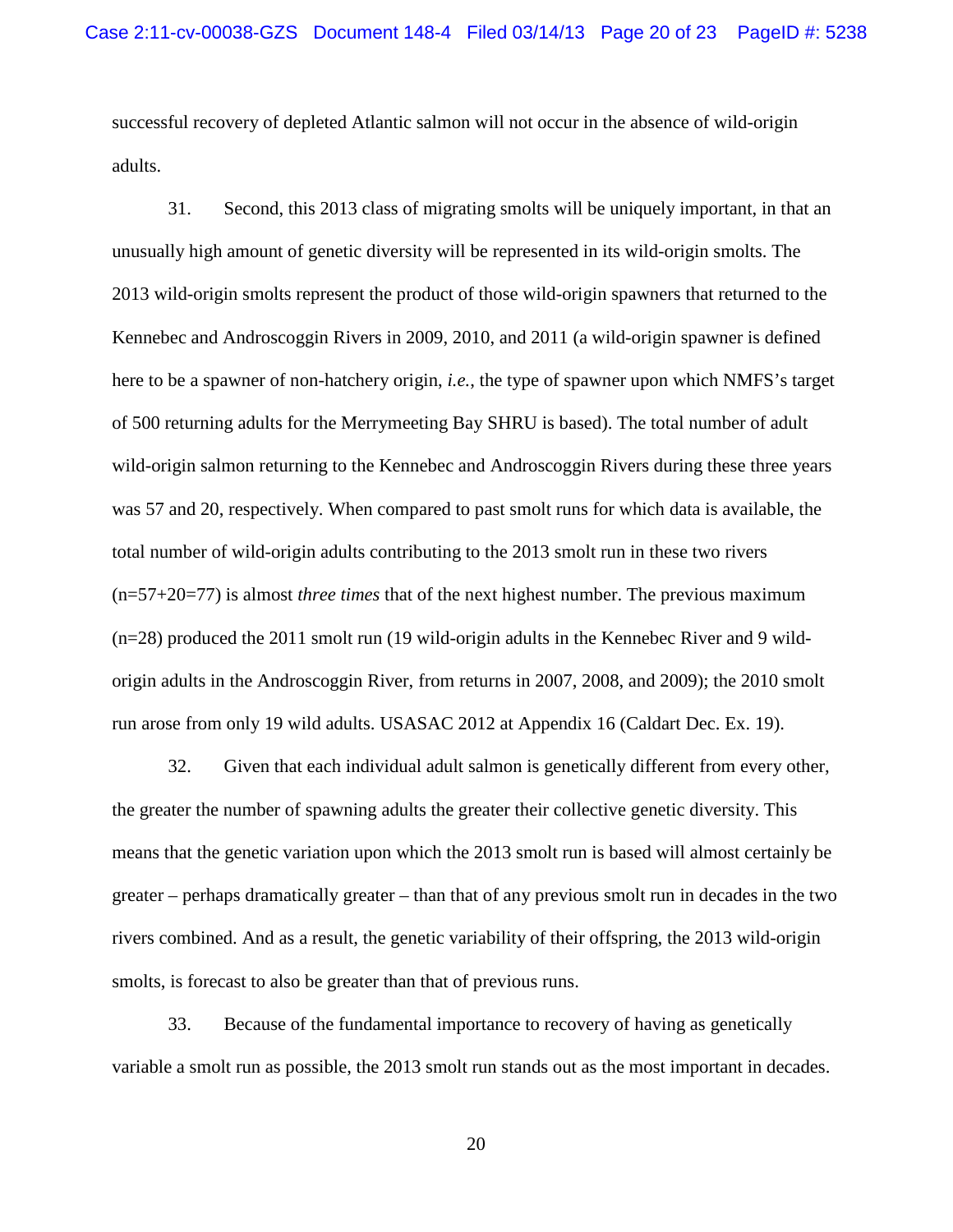In other words, these wild-origin smolts are irreplaceable; the loss of the genetic material they carry would be a setback to recovery that cannot be recovered. The more of them that are killed, the greater the loss. The fundamental importance of genetic variability to the recovery and persistence of endangered populations is firmly established in the scientific literature, e.g., Lande (1988), Allendorf and Luikart (2007), Fraser (2008). As noted in the 2009 draft of the Gulf of Maine Distinct Population Segment Management Guidance for Recovery (NOAA 2009), genetic variability "is necessary in ensuring that [a] population is capable of adapting to and surviving natural environmental and demographic variation that all populations are subjected to over time."

34. Third, given that we are unable to predict the dates upon which wild-origin smolts will migrate, and given that turbines do not discriminate between wild-origin and hatchery-origin smolts, it is necessary to ensure that all smolts are protected from turbine mortality during the entire downstream migration period.

35. Fourth, in 2013 more smolts will have been produced from stocked hatcheryorigin eggs than in any previous year. Importantly, the estimated number of smolts originating from the Sandy River (tributary of the Kennebec River) in 2013 is 19,762, far more than the 13,892 estimated to have been produced in 2012 (Maine Department of Marine Resources, cited in Hydro Kennebec Biological Opinion at 60). Killing off over 30% of migrating smolts on the Kennebec this year would wipe out much of the potential short-term 'kick-start' benefit of producing any return spawners from Maine's expanded hatchery stocking program.

36. Fifth, the greater the total number of smolts, irrespective of origin, the greater the protection afforded to wild-origin smolts from predation. Thus, the more the migrating population is "culled" by dam-induced mortality, the greater the likelihood that any wild smolts that survive dam passage will be picked off by predators.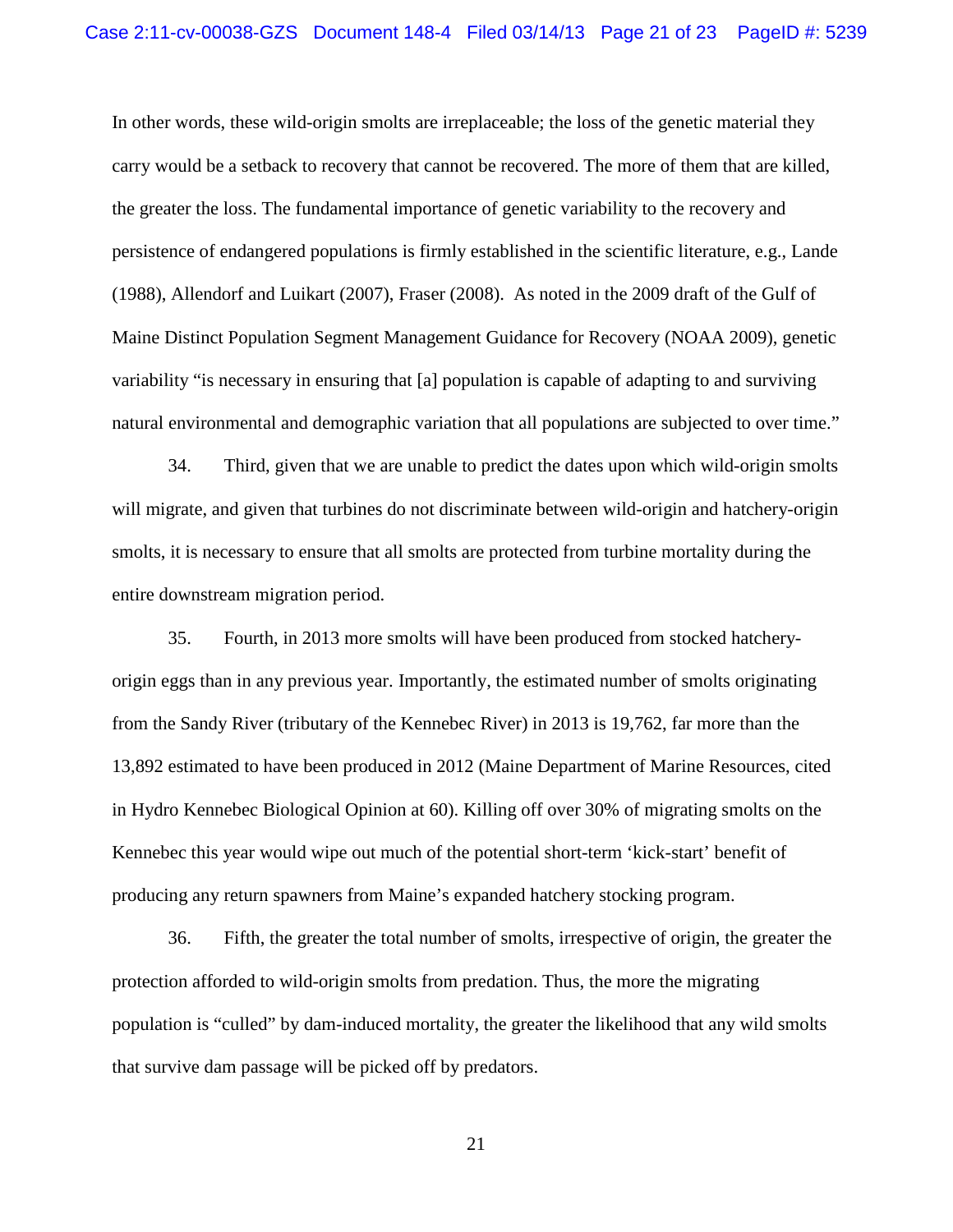37. Sixth, although very few adults returned to spawn in 2012, the loss of any downstream-migrating kelts to turbine mortality in 2013 would constitute a significant loss. It is reasonable to hypothesize that previously spawned fish, which migrate downstream to the sea as kelts, represent genotypes that are well-adapted to current local conditions, given that they survived to spawn. And if they are able to make it back to the sea, they may return to spawn again. Repeat spawning females in the GOM DPS are estimated to produce 10,000 eggs each, further emphasizing the importance of safe downstream passage for kelts.

I declare under penalty of perjury, this 12th day of March, 2013, that the foregoing is true and correct.

> */s/ Jeffrey A. Hutchings* Jeffrey A. Hutchings